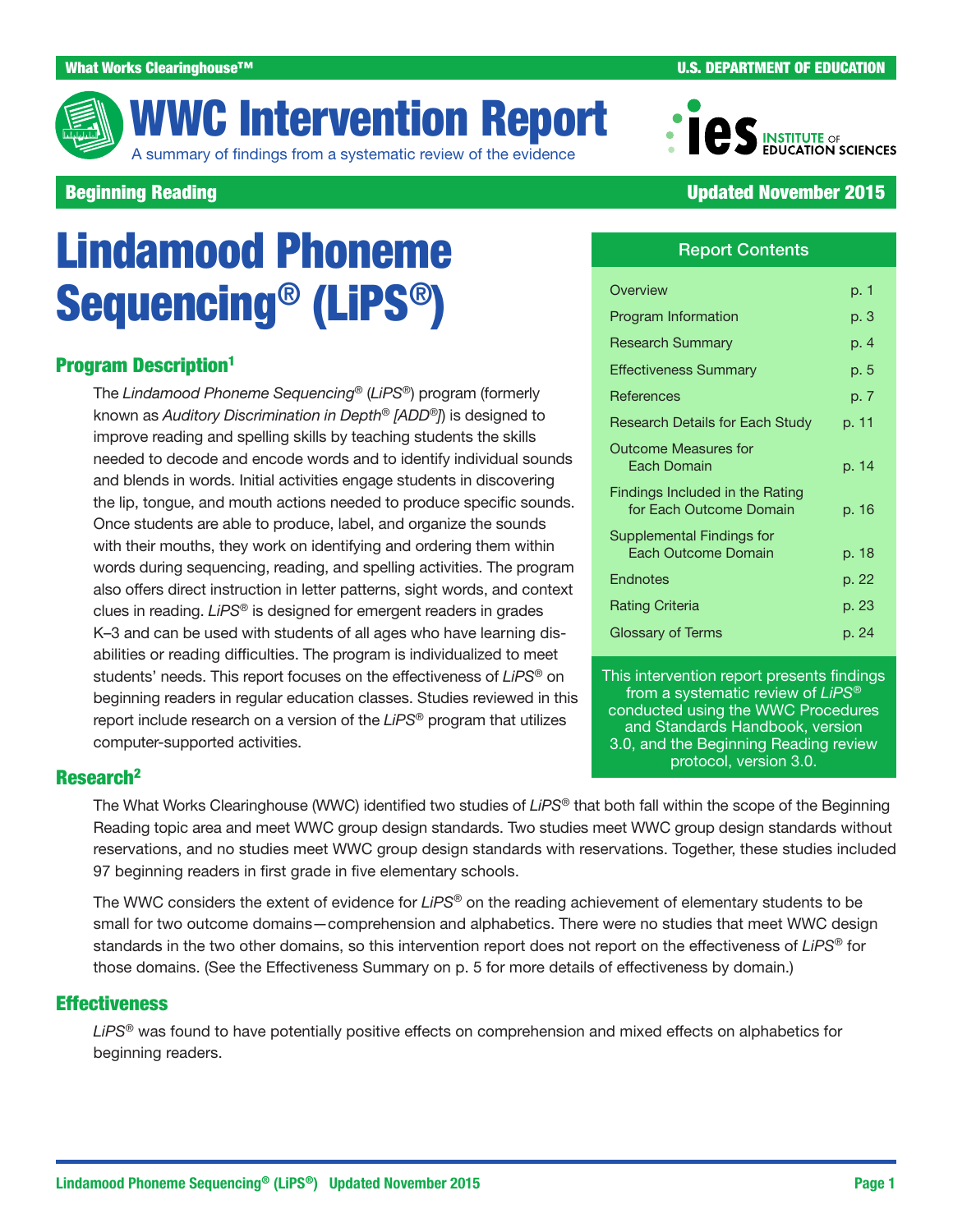# Table 1. Summary of findings<sup>3</sup>

|                       |                                |                | <b>Improvement index</b> (percentile points) |                             |                                     |                              |
|-----------------------|--------------------------------|----------------|----------------------------------------------|-----------------------------|-------------------------------------|------------------------------|
| <b>Outcome domain</b> | <b>Rating of effectiveness</b> | <b>Average</b> | Range                                        | Number of<br><b>studies</b> | <b>Number of</b><br><b>students</b> | <b>Extent of</b><br>evidence |
| <b>Comprehension</b>  | Potentially positive effects   | $+20$          | na                                           |                             | 74                                  | Small                        |
| <b>Alphabetics</b>    | Mixed effects                  | $+6$           | $-13$ to $+24$                               |                             | 97                                  | Small                        |

na = not applicable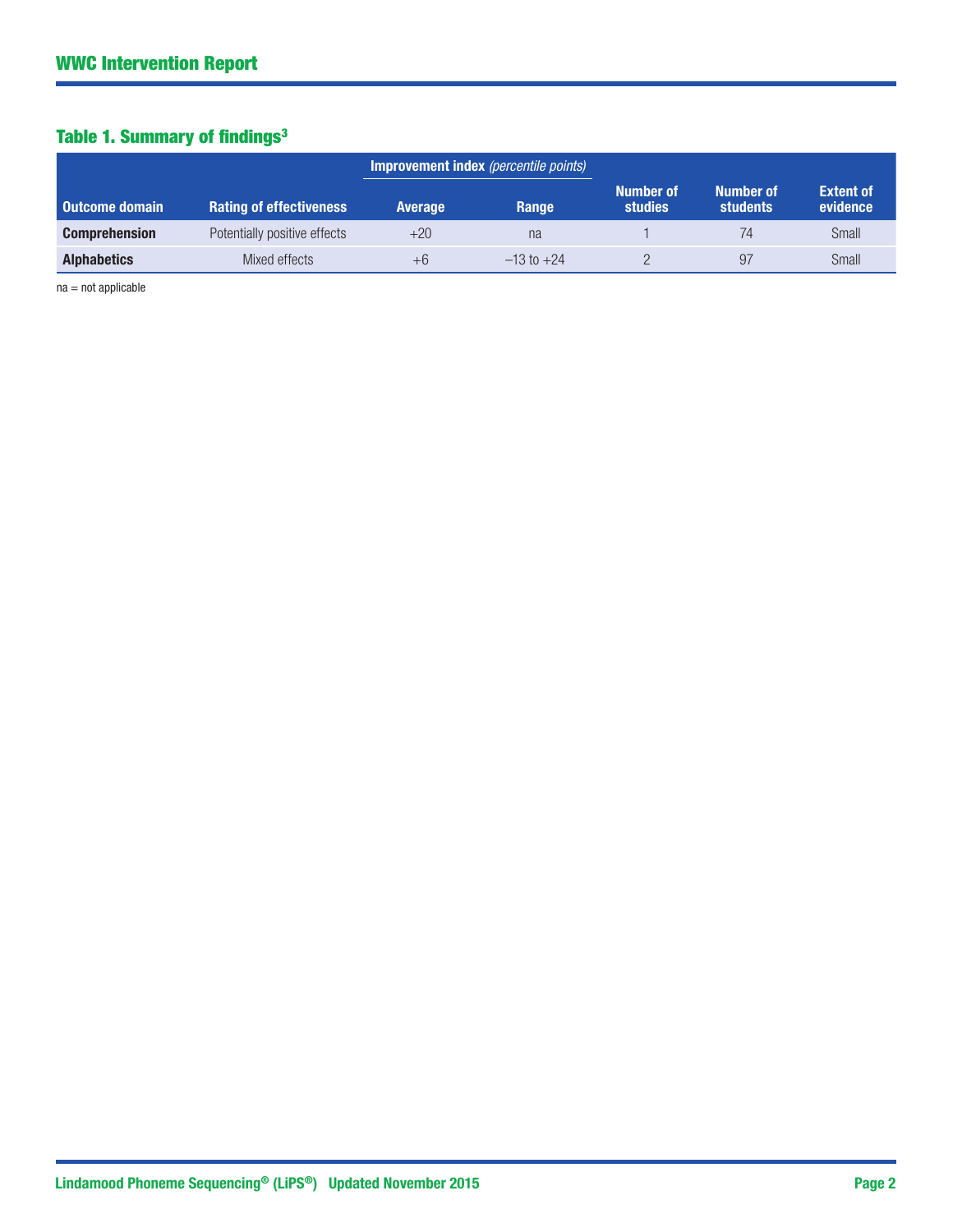# Program Information

#### **Background**

Developed by Patricia Lindamood and Phyllis Lindamood, the *LiPS®* program is published by PRO-ED, Inc. and is available through a number of professional distributors and publishers. *ADD®* was developed in 1969 and revised in 1975. It was revised again and renamed the *Lindamood Phoneme Sequencing® (LiPS®)* program in 1998. Address: 416 Higuera Street, San Luis Obispo, CA 93401. Website:<http://www.lindamoodbell.com>. Telephone: (800) 233-1819.

#### Program details

During *LiPS®* instruction, teachers work with students in whole-class, small-group, and one-on-one settings to help them become aware of the mouth actions that produce speech sounds. Instructors help students verify sounds within words and teach them to self-correct in reading, spelling, and speech. The program developer recommends that instruction last 4–6 months for 1 hour a day, or 4–6 weeks for 4 hours a day. Computer-supported activities are available for the program. Lindamood Bell offers *LiPS®* workshops to train teachers, but teachers can also learn to administer the program from the *LiPS® Teacher's Manual*.

#### **Cost**

A kit of materials designed for classroom use costs \$444.95.4 Kits include the *LiPS® Teacher's Manual, Teacher's Guide*, and companion DVD, along with all student materials (stories, magnets, magnetic board, mirror, and picture cards). Some of these materials are also sold separately. A 3-day professional development workshop on *LiPS®* is available for a cost of \$879. During this workshop, all steps of the intervention are introduced, modeled, and practiced.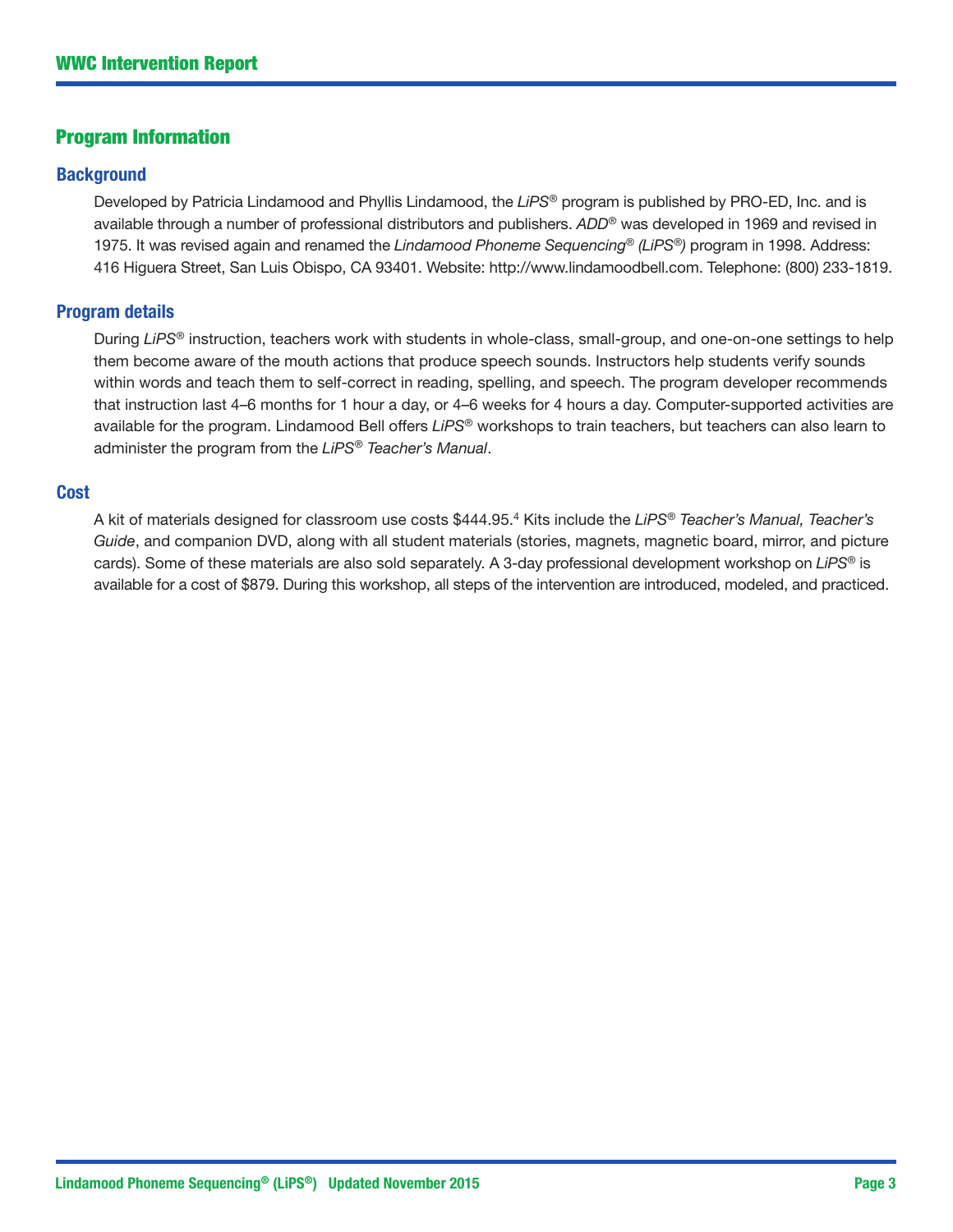#### Research Summary

The WWC identified eight eligible studies that investigated the effects of *LiPS*® on literacy for beginning readers. An additional 40 studies were identified but do not meet WWC eligibility criteria for review in this topic area. Citations for all 48 studies are in the References section, which begins on p. 7.

The WWC reviewed eight of those studies against group design

standards. Two studies (Gunn, 1996; Torgesen, Wagner, Rashotte, Herron, & Lindamood, 2010) are randomized controlled trials that meet WWC group design standards without reservations. Those two studies are summarized in this report. Six studies do not meet WWC group design standards.

#### Summary of studies meeting WWC group design standards without reservations

Gunn (1996) conducted a cluster randomized controlled trial that examined the effects of *LiPS®* on first-grade students attending two elementary schools in one Pacific Northwest school district during the 1995–96 school year. Within each school, groups of students were randomly assigned either to the intervention condition (*LiPS®*) or the comparison condition (a basal reading program). The WWC based its effectiveness rating on findings from the 23 first-grade students who participated in the study; 11 students in the *LiPS®* group and 12 in the basal reading group. Eleven students were assigned to receive a modified version of the *LiPS®* program, which is not eligible for review. Outcomes for these students were not used to determine the WWC effectiveness rating and are not presented in this report. The study reported student outcomes after approximately 8 weeks of program implementation.

Torgesen et al. (2010) conducted a randomized controlled trial that examined the effects of *LiPS®* on first-grade students attending three elementary schools in 2 consecutive school years. Within each school, students identified as at risk for difficulty learning to read were randomly assigned either to the *LiPS®* group, the *Read, Write and Type (RWT*) group, or the comparison group (*Open Court's Collections for Young Scholars*, a basal reading program). Approximately 75% of students in the intervention groups received the intervention as supplemental reading instruction, in addition to standard reading instruction. The WWC based its effectiveness rating on outcomes measured at the end of the instructional period, which lasted from October through May, from 74 first-grade students who participated in the study; 35 students in the *LiPS®* group and 39 students in the comparison group. The study also reported supplemental findings for an additional 34 students assigned to the *RWT* group, as well as 1-year follow-up findings for the *LiPS®* vs. comparison contrast.

#### Summary of studies meeting WWC group design standards with reservations

No studies of *LiPS®* met WWC group design standards with reservations.

# Table 2. Scope of reviewed research

| Grade                  |             |
|------------------------|-------------|
| <b>Delivery method</b> | Small group |
| <b>Program type</b>    | Supplement  |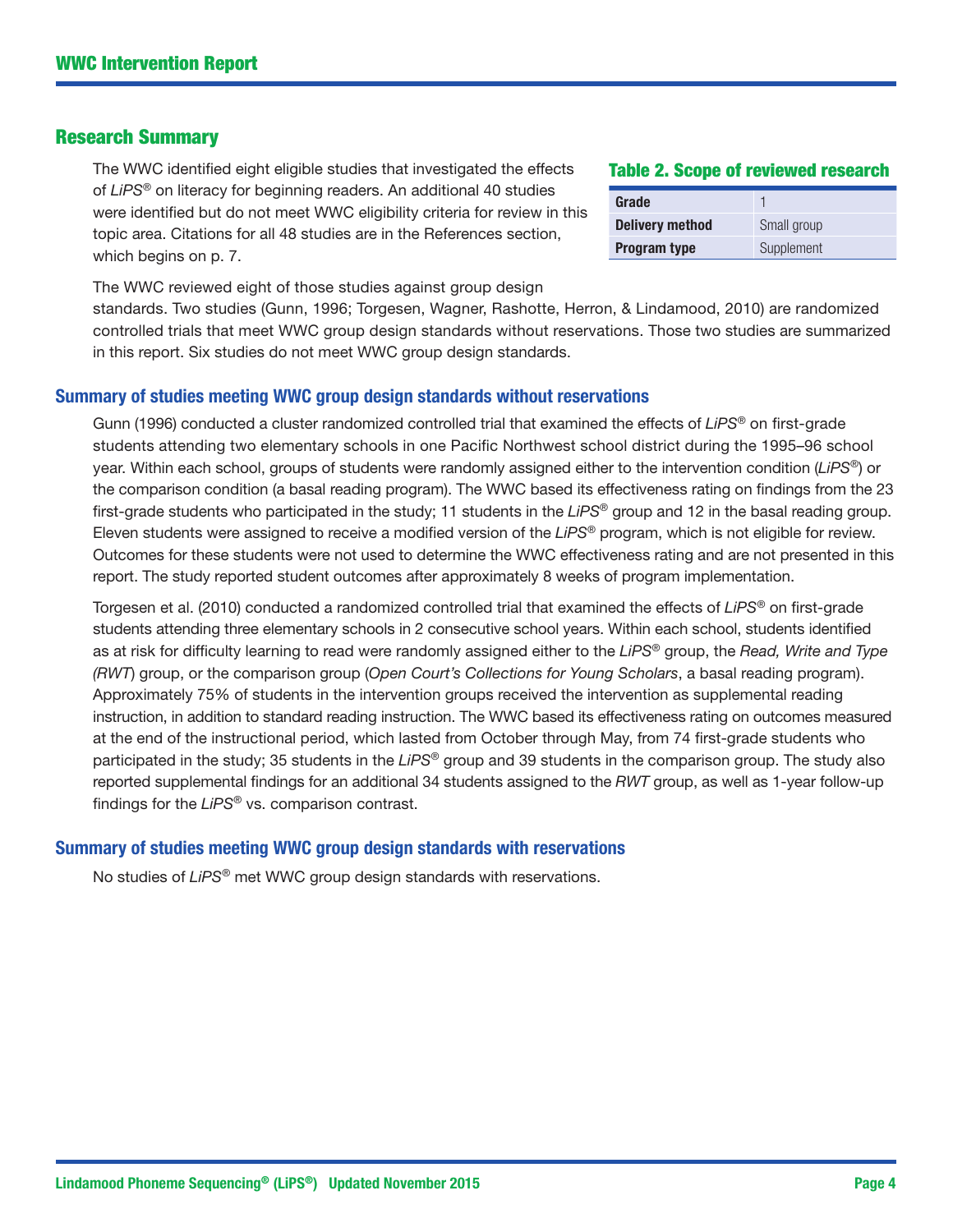#### Effectiveness Summary

The WWC review of *LiPS®* for the Beginning Reading topic area includes outcomes for students in four domains: comprehension, alphabetics, reading fluency, and general reading achievement. The two studies of *LiPS®* that meet WWC group design standards reported findings in two of the four domains: (a) comprehension and (b) alphabetics. The findings below present the authors' estimates and WWC-calculated estimates of the size and statistical significance of the effects of *LiPS®* on beginning readers. Additional comparisons are presented as supplemental findings. The supplemental findings do not factor into the intervention's rating of effectiveness. For a more detailed description of the rating of effectiveness and extent of evidence criteria, see the WWC Rating Criteria on p. 23.

#### Summary of effectiveness for the comprehension domain

One study that meets WWC group design standards without reservations reported findings in the comprehension domain.

Torgesen et al. (2010) found a statistically significant and substantively important positive effect of *LiPS®* on the Woodcock Reading Mastery Test–Revised (WRMT-R) Passage Comprehension subtest when compared to the standard reading instruction alone. The WWC confirmed this finding. The WWC characterizes this study finding as a statistically significant positive effect.

Thus, for the comprehension domain, one study showed statistically significant and substantively important positive effects. This results in a rating of potentially positive effects, with a small extent of evidence.

| <b>Rating of effectiveness</b>                                                                                | Criteria met                                                                                                                                                                                              |
|---------------------------------------------------------------------------------------------------------------|-----------------------------------------------------------------------------------------------------------------------------------------------------------------------------------------------------------|
| <b>Potentially positive effects</b><br>Evidence of a positive effect with<br>no overriding contrary evidence. | In the one study that reported findings, the estimated impact of the intervention on outcomes in the <i>comprehension</i><br>domain was positive, statistically significant, and substantively important. |
| <b>Extent of evidence</b>                                                                                     | Criteria met                                                                                                                                                                                              |
| <b>Small</b>                                                                                                  | One study that included 74 students in three schools reported evidence of effectiveness in the <i>comprehension</i> domain.                                                                               |

#### Table 3. Rating of effectiveness and extent of evidence for the comprehension domain

#### Summary of effectiveness for the alphabetics domain

Two studies that meet WWC group design standards without reservations reported findings in the alphabetics domain.

Gunn (1996) found effects of *LiPS®* on word accuracy/fluency and phonemic decoding that were not statistically significant but were negative and substantively important, as measured by the WRMT-R Word Identification and Word Attack subtests. The WWC confirmed these findings. The WWC characterizes these study findings as a substantively important negative effect.

Torgesen et al. (2010) found statistically significant and substantively important positive effects of *LiPS®* on word accuracy/fluency, phonemic decoding, reading comprehension, phonological awareness, and spelling when compared to the basal reading program alone. These outcomes were drawn from a number of assessments, including the WRMT-R Word Identification and Word Attack subtests, the Comprehensive Test of Phonological Processes (CTOPP) Phoneme Elision and Segmenting Words subtests, a developmental spelling analysis (Tangel & Blachman, 1992), and the Test of Word Reading Efficiency (TOWRE) Phonemic Decoding and Word Efficiency subtests. The WWC confirmed the statistical significance of these findings after adjusting for multiple comparisons. The WWC characterizes these study findings as a statistically significant positive effect.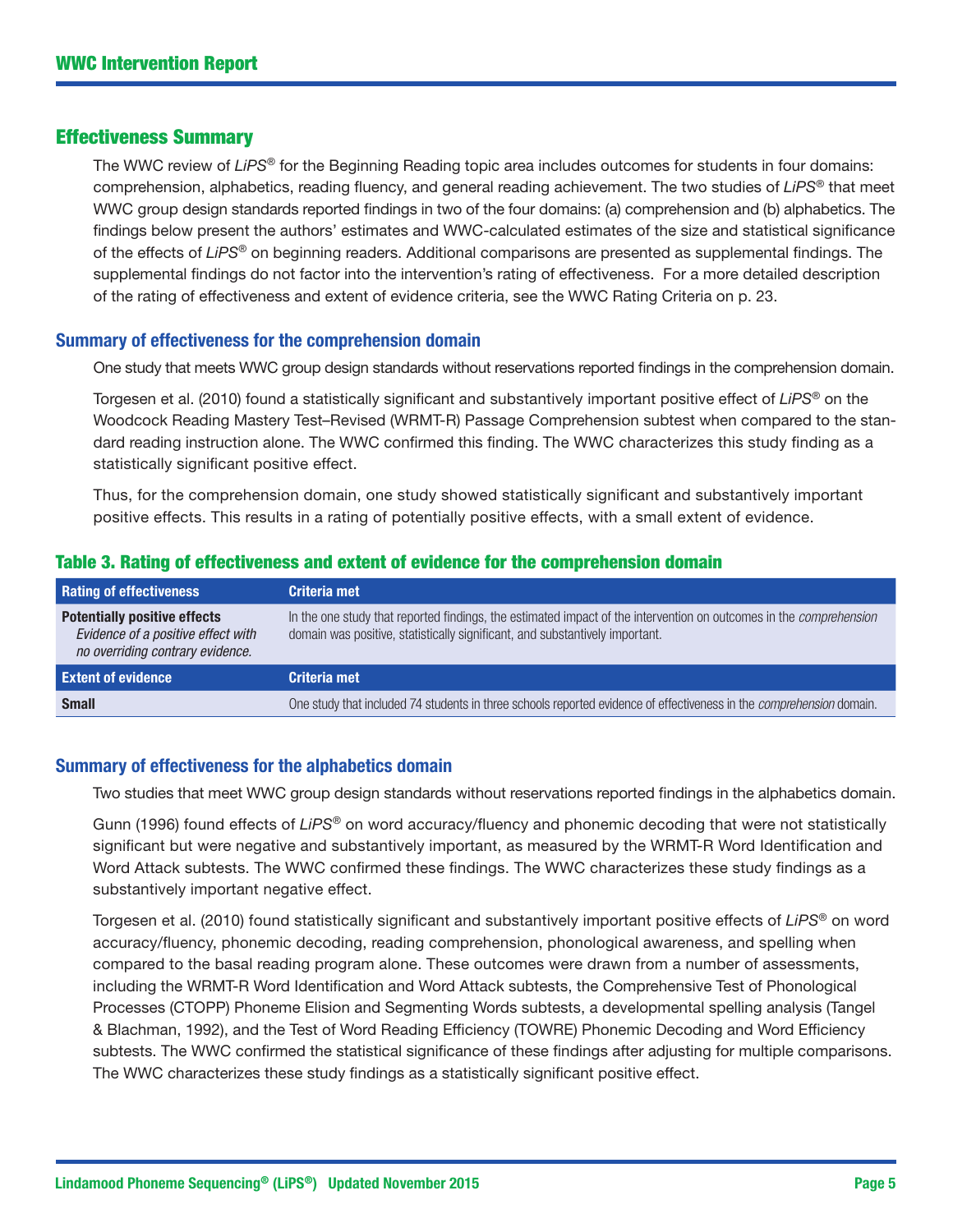Thus, for the alphabetics domain, one study showed a statistically significant positive effect and one study showed a substantively important negative effect. This results in a rating of mixed effects, with a small extent of evidence.

# Table 4. Rating of effectiveness and extent of evidence for the alphabetics domain

| <b>Rating of effectiveness</b>                            | Criteria met                                                                                                                                                                                                                                        |
|-----------------------------------------------------------|-----------------------------------------------------------------------------------------------------------------------------------------------------------------------------------------------------------------------------------------------------|
| <b>Mixed effects</b><br>Evidence of inconsistent effects. | In the two studies that reported findings, the estimated impact of the intervention on outcomes in the<br>alphabetics domain was positive and statistically significant in one study, and negative and substantively<br>important in another study. |
| <b>Extent of evidence</b>                                 | Criteria met                                                                                                                                                                                                                                        |
| <b>Small</b>                                              | Two studies that included 97 students in five schools reported evidence of effectiveness in the alphabetics domain.                                                                                                                                 |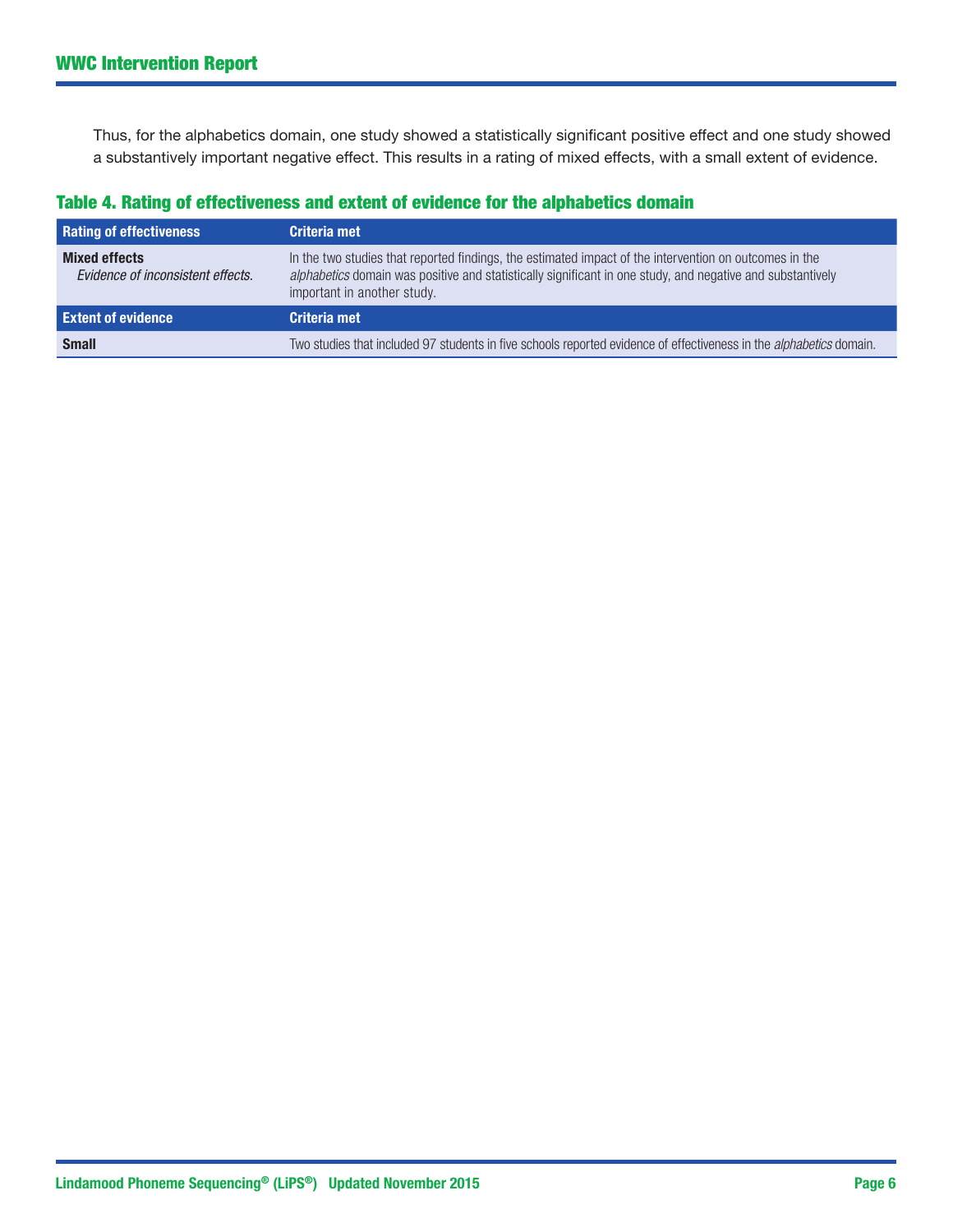### **References**

#### Studies that meet WWC group design standards without reservations

- Gunn, B. K. (1996). *An investigation of three approaches to teaching phonological awareness to first-grade students and the effects on word recognition* (Doctoral dissertation). Available from ProQuest Dissertations and Theses database. (UMI No. 9706736)
- Torgesen, J. K., Wagner, R. K., Rashotte, C. A., Herron, J., & Lindamood, P. (2010). Computer-assisted instruction to prevent early reading difficulties in students at risk for dyslexia: Outcomes from two instructional approaches. *Annals of Dyslexia, 60(*1), 40–56.

#### *Additional source:*

Torgesen, J., Wagner, R., Rashotte, C., & Herron, J. (2003). *Summary of outcomes from first grade study with Read, Write, and Type and Auditory Discrimination in Depth instruction and software with at-risk children* (FCRR Tech. Rep. No. 2). Tallahassee, FL: Florida Center for Reading Research. Retrieved from:<http://www.fcrr.org>

#### Studies that meet WWC group design standards with reservations

None.

### Studies that do not meet WWC group design standards

- Howard, M. P. (1986a). *Effects of pre-reading training in auditory conceptualization on subsequent reading achievement* (Study: Arco, Indiana, first-grade longitudinal) (Doctoral dissertation). Available from ProQuest Dissertations and Theses database. (UMI No. 8612677) The study does not meet WWC group design standards because the measures of effectiveness cannot be attributed solely to the intervention.
- Howard, M. P. (1986b). *Effects of pre-reading training in auditory conceptualization on subsequent reading achievement* (Study: Arco, Indiana, kindergarten) (Doctoral dissertation). Available from ProQuest Dissertations and Theses database. (UMI No. 8612677) The study does not meet WWC group design standards because the measures of effectiveness cannot be attributed solely to the intervention.
- Howard, M. P. (1986c). *Effects of pre-reading training in auditory conceptualization on subsequent reading achievement*  (Study: Arco, Indiana, and Santa Maria, California) (Doctoral dissertation). Available from ProQuest Dissertations and Theses database. (UMI No. 8612677) The study does not meet WWC group design standards because the measures of effectiveness cannot be attributed solely to the intervention.
- McGuinness, C., McGuinness, D., & Donohue, J. (1995). Phonological training and the alphabet principle: Evidence for reciprocal causality. *Reading Research Quarterly*, *30*(4), 830–852. The study does not meet WWC group design standards because the measures of effectiveness cannot be attributed solely to the intervention.
- Sadoski, M., & Willson, V. L. (2006). Effects of a theoretically based large-scale reading intervention in a multicultural urban school district. *American Educational Research Journal*, *43*(1), 137–154. The study does not meet WWC group design standards because the measures of effectiveness cannot be attributed solely to the intervention.
- Van der Laan, A. R. (2006). *The effects of the Lindamood Phoneme Sequencing Program on reading fluency and comprehension of at-risk first-graders* (Unpublished doctoral dissertation). Eastern Michigan University, Ypsilanti. The study does not meet WWC group design standards because the measures of effectiveness cannot be attributed solely to the intervention.

#### Studies that are ineligible for review using the Beginning Reading Evidence Review Protocol

Aaron, P. G., Joshi, R. M., Gooden, R., & Bentum, K. E. (2008). Diagnosis and treatment of reading disabilities based on the component model of reading. *Journal of Learning Disabilities, 41*(1), 67–84. The study is ineligible for review because it is out of scope of the protocol.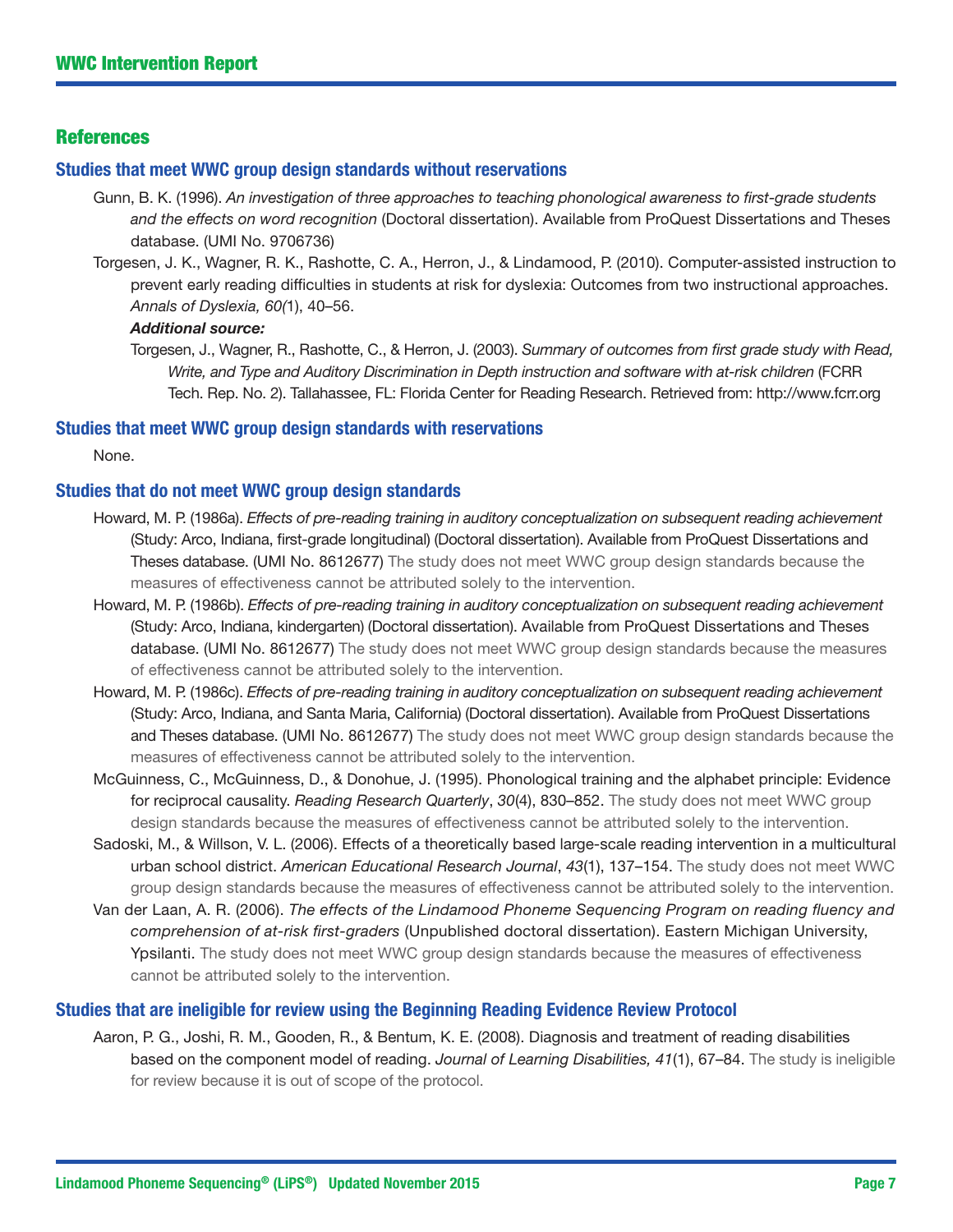- Adair, J., Nadeau, S., Conway, T., Gonzalez-Rothi, L., Heilman, P., Green, I., & Heilman, K. (2000). Alterations in the functional anatomy of reading induced by rehabilitation of an alexic patient. *Neuropsychiatry, Neuropsychology, and Behavioral Neurology, 13*(4), 303–311. The study is ineligible for review because it does not use a sample aligned with the protocol.
- Alexander, A., Anderson, H., Heilman, P., Voeller, K., & Torgesen, J. (1991). Phonological awareness training and the remediation of analytic decoding deficits in a group of severe dyslexics. *Annals of Dyslexia, 41*, 193–206. The study is ineligible for review because it does not use a sample aligned with the protocol.
- Burke, C., Lisbeth, H., & Evangelou, T. (2005). *A project of hope: Lindamood-Bell center in a school project final evaluation report*. San Diego, CA: San Diego Association of Governments. The study is ineligible for review because it is out of scope of the protocol.
- Castiglioni-Spalten, M., & Ehri, L. C. (2003). Phonemic awareness instruction: Contribution of articulatory segmentation to novice beginners' reading and spelling. *Scientific Studies of Reading, 7*(1), 25–52. The study is ineligible for review because it is out of scope of the protocol.
- Colón, E. (2005). *Utility of the Lindamood Phoneme Sequencing Program (LiPS) for classroom-based reading instruction* (Doctoral dissertation). Available from ProQuest Dissertations and Theses database. (UMI No. 3204371) The study is ineligible for review because it does not use an eligible design.
- Conway, T., Heilman, P., Gonzalez-Rothi, L., Alexander, A., Adair, J., Crosson, B., & Heilman, K. (1998). Treatment of a case of phonological alexia with agraphia using the Auditory Discrimination in Depth (ADD) program. *Journal of the International Neuropsychological Society, 4*, 608–620. The study is ineligible for review because it does not use a sample aligned with the protocol.
- Kennedy, K., & Backman, J. (1993). Effectiveness of the Lindamood Auditory Discrimination in Depth program with students with learning disabilities. *Learning Disabilities Research and Practice*, *8*(4), 253–259. The study is ineligible for review because it does not use a sample aligned with the protocol.
- Kutrumbos, B. (1993). *The effect of phonemic training on unskilled readers: A school-based study* (Doctoral dissertation). Available from ProQuest Dissertations and Theses database. (UMI No. 9333368) The study is ineligible for review because it is out of scope of the protocol.
- Lindamood-Bell Learning Processes. (n.d.). *2004 clinical statistics*. San Luis Obispo, CA: Author. Retrieved from <http://www.lindamoodbell.com> The study is ineligible for review because it does not use an eligible design.
- Lindamood-Bell Learning Processes. (n.d.). *2005 clinical statistics*. San Luis Obispo, CA: Author. Retrieved from <http://www.lindamoodbell.com> The study is ineligible for review because it does not use an eligible design.
- Lindamood-Bell Learning Processes. (n.d.). *2006 learning centers' results*. San Luis Obispo, CA: Author. Retrieved [from http://www.lindamoodbell.com](http://www.lindamoodbell.com) The study is ineligible for review because it does not use an eligible design.
- Lindamood-Bell Learning Processes. (2003a). *Lindamood-Bell Learning Processes: Beginning reading submissions (Study: Intervention in kindergarten through 2nd grade)*. San Luis Obispo, CA: Author. The study is ineligible for review because it does not use an eligible design.
- Lindamood-Bell Learning Processes. (2003b). *Lindamood-Bell Learning Processes: Beginning reading submissions (Study: Kindergarten results from school project in Oregon)*. San Luis Obispo, CA: Author. The study is ineligible for review because it does not use an eligible design.
- Lindamood-Bell Learning Processes. (2003c). *Lindamood-Bell Learning Processes: Beginning reading submissions (Study: Kindergarten through 3rd grade results from learning centers across the United States)*. San Luis Obispo, CA: Author. The study is ineligible for review because it does not use an eligible design.
- Lindamood-Bell Learning Processes. (2003d). *Lindamood-Bell Learning Processes: Beginning reading submissions (Study: Kindergarten through 3rd grade results from school project in Colorado*). San Luis Obispo, CA: Author. The study is ineligible for review because it does not use an eligible design.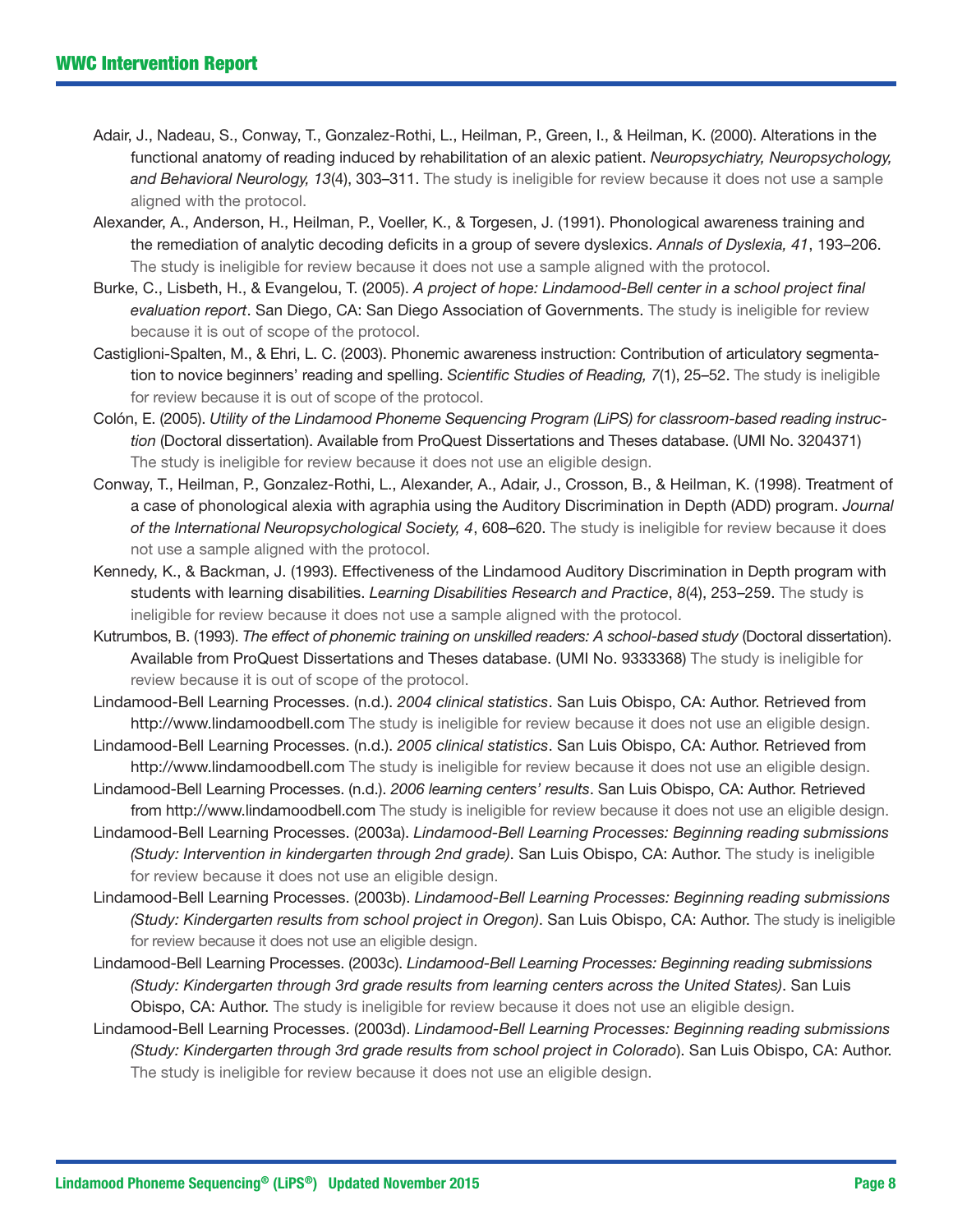- Lindamood-Bell Learning Processes. (2004a). *Lindamood-Bell Learning Processes: Interventions for beginning reading evidence report–Report 1, Book I of II (Study: K–3 Lindamood-Bell focus students 2002 summary*). San Luis Obispo, CA: Author. The study is ineligible for review because it does not use an eligible design.
- Lindamood-Bell Learning Processes. (2004b). *Lindamood-Bell Learning Processes: Interventions for beginning reading evidence report–Report 1*, *Book I of II (Study: Kindergarten students in Oregon 2001–02)*. San Luis Obispo, CA: Author. The study is ineligible for review because it does not use an eligible design.
- Lindamood-Bell Learning Processes. (2004c). *Lindamood-Bell Learning Processes: Interventions for beginning reading evidence report–Report 1, Book I of II (Study: Longitudinal Florida study summary)*. San Luis Obispo, CA: Author. The study is ineligible for review because it does not use an eligible design.
- Lindamood-Bell Learning Processes. (2004d). *Lindamood-Bell Learning Processes: Interventions for beginning reading evidence report–Report 1, Book I of II (Study: Pueblo, Colorado, 2001–02 summary)*. San Luis Obispo, CA: Author. The study is ineligible for review because it does not use an eligible design.
- Lindamood-Bell Learning Processes. (2004e). *Lindamood-Bell Learning Processes: Interventions for beginning reading evidence report–Report 1, Book I of II (Study: Second grade students in Idaho)*. San Luis Obispo, CA: Author. The study is ineligible for review because it does not use an eligible design.
- McBride, N. (2005). *The effectiveness of Second Shot and/or Lindamood-Bell on reading achievement of elementary students* (Doctoral dissertation). Available from ProQuest Dissertations and Theses database. (UMI No. 3209120) The study is ineligible for review because it does not use a sample aligned with the protocol.
- McCollom, P. (2000). *Effects of phonemic awareness training and the influence of phonemic skills on early reading success with pre-school and kindergarten children* (Doctoral dissertation). Available from ProQuest Dissertations and Theses database. (UMI No. 3030634) The study is ineligible for review because it is out of scope of the protocol.
- Mclntyre, L., Protz, S., & McQuarrie, L. (2008). Exploring the potential of LiPS instruction for beginning readers. *Developmental Disabilities Bulletin, 36*(1-2), 18–48. The study is ineligible for review because it does not use an eligible design.
- Olson, R. K., & Wise, B. (2006). Computer-based remediation for reading and related phonological disabilities. In M. C. McKenna, L. D. Labbo, R. D. Kiefer, & D. Reinking (Eds.), *International handbook of literacy and technology* (pp. 57–74). Mahwah, NJ: Erlbaum. The study is ineligible for review because it does not use an eligible design.
- Olson, R. K., Wise, B. W., Ring, J., & Johnson, M. (1997). Computer-based remedial training in phoneme awareness and phonological decoding: Effects on the post-training development of word recognition. *Scientific Studies of Reading*, *1*(3), 235–253. The study is ineligible for review because it does not use a sample aligned with the protocol.
- Owen, K. E. (2004). *Effects of Lindamood-Bell on third and fourth grade reading achievement in Pueblo School District No. 60* (Doctoral dissertation). Available from ProQuest Dissertations and Theses database. (UMI No. 3134416) The study is ineligible for review because it is out of scope of the protocol.
- Pokorni, J. L., Worthington, C. K., & Jamison, P. J. (2004). Phonological awareness intervention: Comparison of Fast ForWord, Earobics, and LiPS. *The Journal of Educational Research*, *97*(3), 147–157. The study is ineligible for review because it does not use a sample aligned with the protocol.
- Shaw, D. M., & Disney, L. (2012). Expanding access, knowledge, and participation for learning disabled young adults with low literacy. *Journal of Research and Practice for Adult Literacy, Secondary, and Basic Education*, *1*(3), 148–160. The study is ineligible for review because it does not use a sample aligned with the protocol.
- Simos, P. G., Fletcher, J. M., Bergman, E., Breier, J. I., Foorman, B. R., Castillo, E. M., … Papanicolaou, A. C. (2002). Dyslexia-specific brain activation profile becomes normal following successful remedial training. *Neurology, 58,* 1203–1212. The study is ineligible for review because it is out of scope of the protocol.
- Swanson, T. (1996). *Metaphonological instruction for poor readers in upper grades: An investigation of treatment effectiveness* (Doctoral dissertation). Available from ProQuest Dissertations and Theses database. (UMI No. 9632544) The study is ineligible for review because it does not use a sample aligned with the protocol.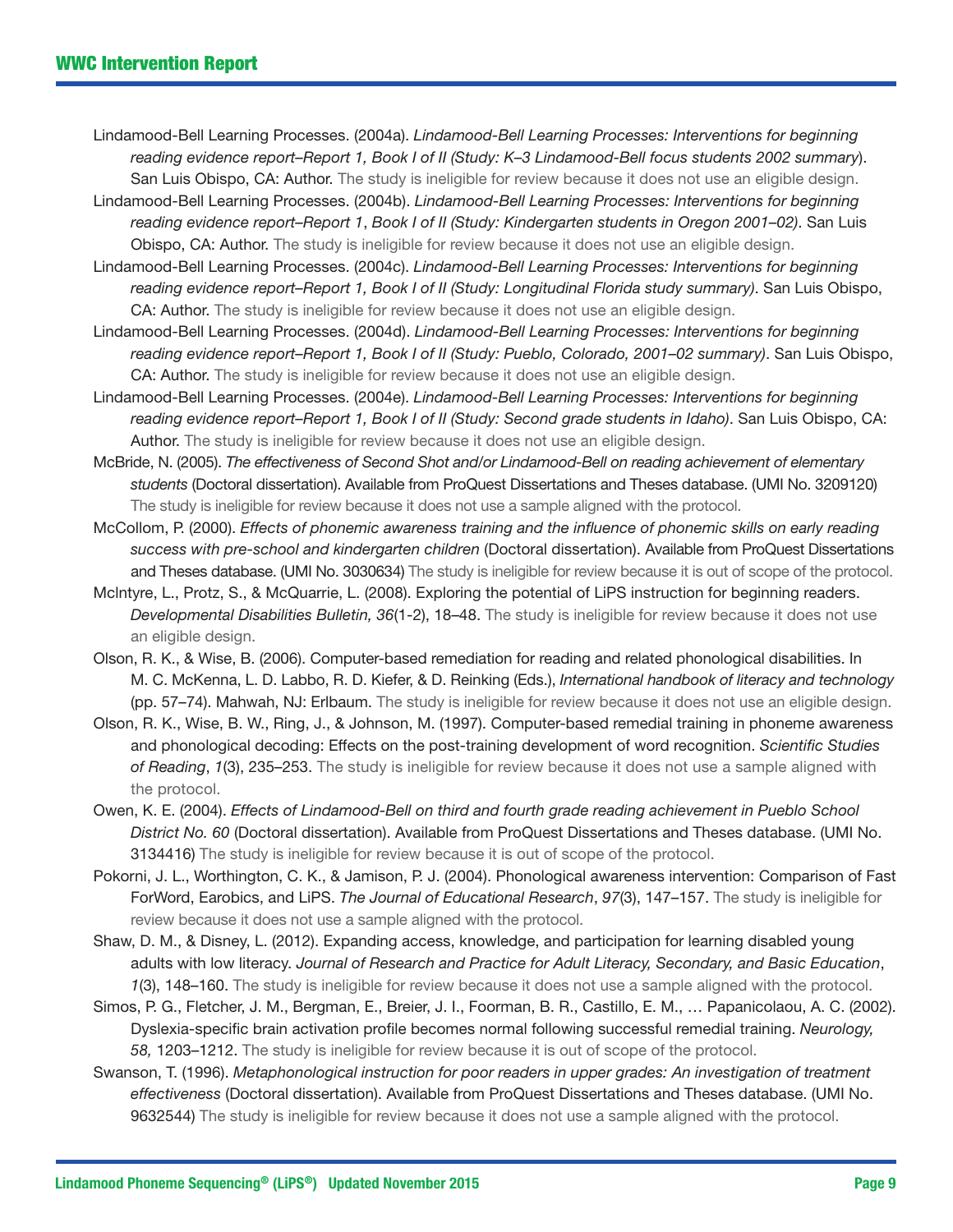- Torgerson, C., Brooks, G., & Hall, J. (2006). *A systematic review of the research literature on the use of phonics in the teaching of reading and spelling* (Research Report No. RR711). South Yorkshire, UK: University of Sheffield, Department for Education Skills Publications. The study is ineligible for review because it does not use an eligible design.
- Torgesen, J. K., Alexander, P. A., Wagner, R. K., Rashotte, C. A., Voeller, K. K. S., Conway, T., & Rose, E. (2001). Intensive remedial instruction for children with severe reading disabilities: Immediate and long-term outcomes from two instructional approaches. *Journal of Learning Disabilities, 34*(1), 33–58. The study is ineligible for review because it does not use a sample aligned with the protocol.
- Torgesen, J. K., Wagner, R. K., Rashotte, C. A., Rose, E., Lindamood, P., Conway, T., & Garvan, C. (1999). Preventing reading failure in young children with phonological processing disabilities: Group and individual responses to instruction. *Journal of Educational Psychology, 91*(4), 579–593. The study is ineligible for review because it is out of scope of the protocol.
- Truch, S. (1994). Stimulating basic reading processes using Auditory Discrimination in Depth. *Annals of Dyslexia, 44*, 60–80. The study is ineligible for review because it does not use an eligible design.
- Truch, S. (2004). *Remedial outcomes with different reading programs*. San Diego, CA: International Dyslexia Association. The study is ineligible for review because it does not use an eligible design.
- Vanderberg, L., Pierce, M., & Disney, L. (2011). Reading intervention outcomes for adults with disabilities in a vocational rehabilitation setting: Results of a 3-year research and demonstration grant. *Rehabilitation Counseling Bulletin, 54*(4), 210–222. The study is ineligible for review because it does not use a sample aligned with the protocol.
- Wise, B. W., Ring, J., & Olson, R. K. (1999). Training phonological awareness with and without explicit attention to articulation. *Journal of Experimental Child Psychology, 72*(4), 271–304. The study is ineligible for review because it is out of scope of the protocol.
- Wise, B. W., Ring, J., & Olson, R. K. (2000). Individual differences in gains from computer-assisted remedial reading. *Journal of Experimental Child Psychology, 77*(3), 197–235. The study is ineligible for review because it is out of scope of the protocol.
- Zyburt, G. (2010). *Comprehensive school reform with a focus on literacy* (Doctoral dissertation). Available from ProQuest Dissertations and Theses database. (UMI No. 3414047) The study is ineligible for review because it does not use an eligible design.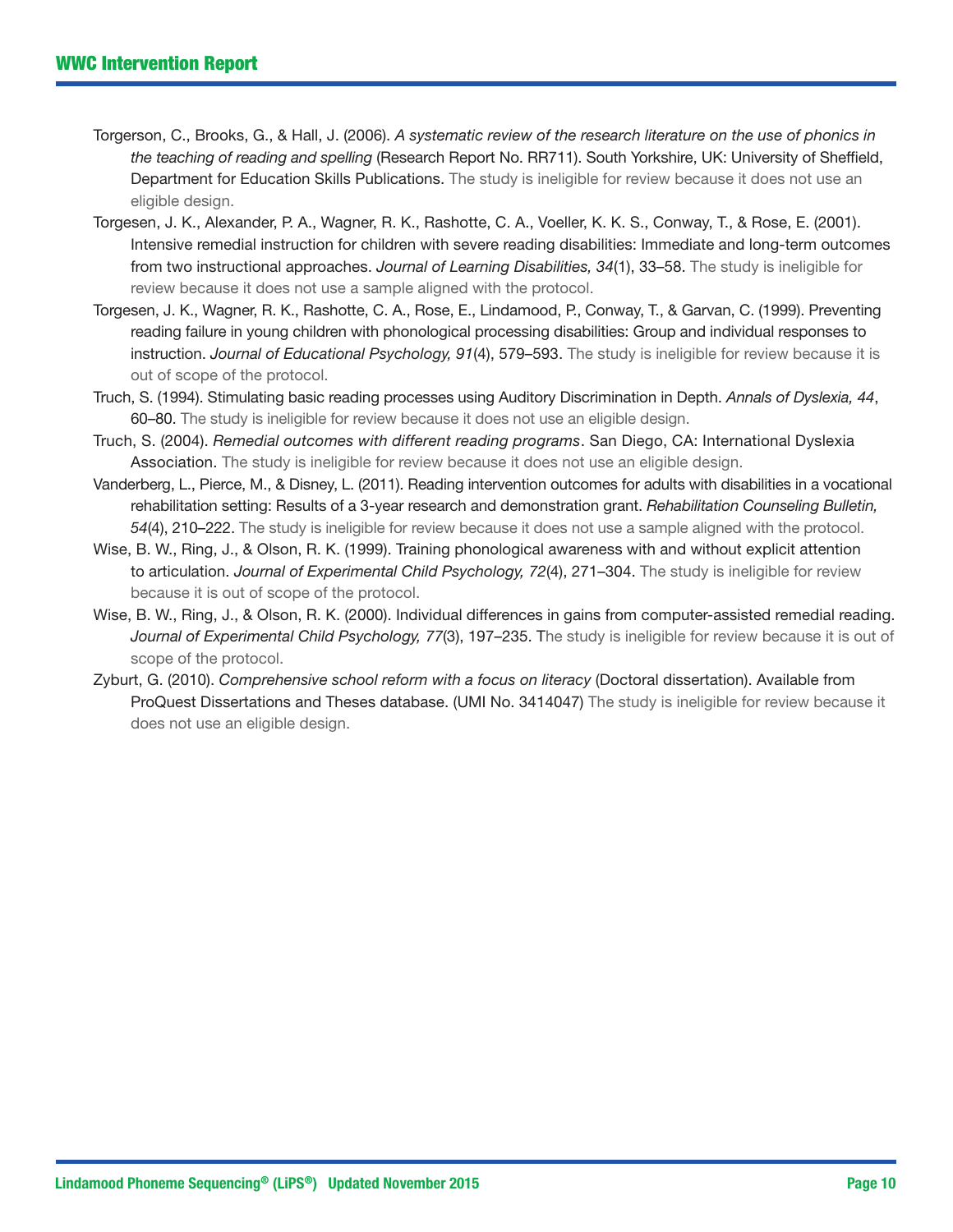#### Appendix A.1: Research details for Gunn, 1996

Gunn, B. K. (1996). *An investigation of three approaches to teaching phonological awareness to first-grade students and the effects on word recognition* (Doctoral dissertation). Available from ProQuest Dissertations and Theses database. (UMI No. 9706736)

| <b>Table A1. Summary of findings</b> |                    | <b>Meets WWC group design standards without reservations</b>                        |                                  |  |  |
|--------------------------------------|--------------------|-------------------------------------------------------------------------------------|----------------------------------|--|--|
|                                      |                    | <b>Study findings</b>                                                               |                                  |  |  |
| <b>Outcome domain</b>                | <b>Sample size</b> | <b>Average improvement index</b><br><i>(percentile points)</i>                      | <b>Statistically significant</b> |  |  |
| <b>Alphabetics</b>                   | 23 students        | $-13$                                                                               | N <sub>0</sub>                   |  |  |
| <b>Setting</b>                       |                    | The study included two elementary schools in one Pacific Northwest school district. |                                  |  |  |

**Study sample** Thirty-five first-grade students from five classrooms in two schools who were identified as having low phonological awareness skills based on performance on the Test of Phonological Awareness (TOPA) participated in the study. The students were organized into six groups, and these groups were randomly assigned to one of three conditions: *Complete Auditory Discrimination in Depth*  (*CADD*, which is now known as *LiPS®*, included 11 students), the basal reading program (*BASAL*, which included 13 students), or *Modified Auditory Discrimination in Depth* (*MADD*, which included 11 students). The *MADD* condition is not eligible for review, as it is a modified version of the *LiPS®* program. Therefore, the 11 students in the MADD condition are excluded from this review.

> The *CADD* group's analytic sample included five male and six female students, with a mean age of 6.35 years. The *BASAL* (comparison) group's analytic sample included three male and nine female students, with a mean age of 6.47 years. All students who participated in the study scored at or below the 15th percentile on the TOPA, which was used as a screening test and administered prior to randomization.

Intervention group The *LiPS®* program is designed to teach students the skills they need to decode and encode words and to identify individual sounds and blends in words. For this study, instruction focused on five components of the *CADD* program: (a) setting the climate for learning, (b) identifying and classifying speech sounds, (c) tracking speech sounds, (d) spelling, and (e) reading.

> As a supplement to regular classroom reading instruction, *CADD* instruction was delivered to small groups of five to six students. Instruction was provided for 30 minutes every day for 8 weeks (40 sessions total). During this period, all consonant pairs specified in *CADD* guidelines were introduced, but there was insufficient time to introduce consonant groups and some vowel sounds.

#### **Comparison** group Students in the comparison (*BASAL*) group received supplemental reading instruction that incorporated phonological awareness activities from the basal reader adopted for use in the regular classroom. The classroom reading basal at School A was the *Scribner Reading Series*, *Join the Circle* (Scribner, 1997); the classroom reading basal at School B was the *Open Court Series, Blue Pillow Sky* (Open Court, 1989). The supplemental instruction was provided to students in a small room near the first-grade classroom for approximately 30 minutes each day for 40 days (8 weeks).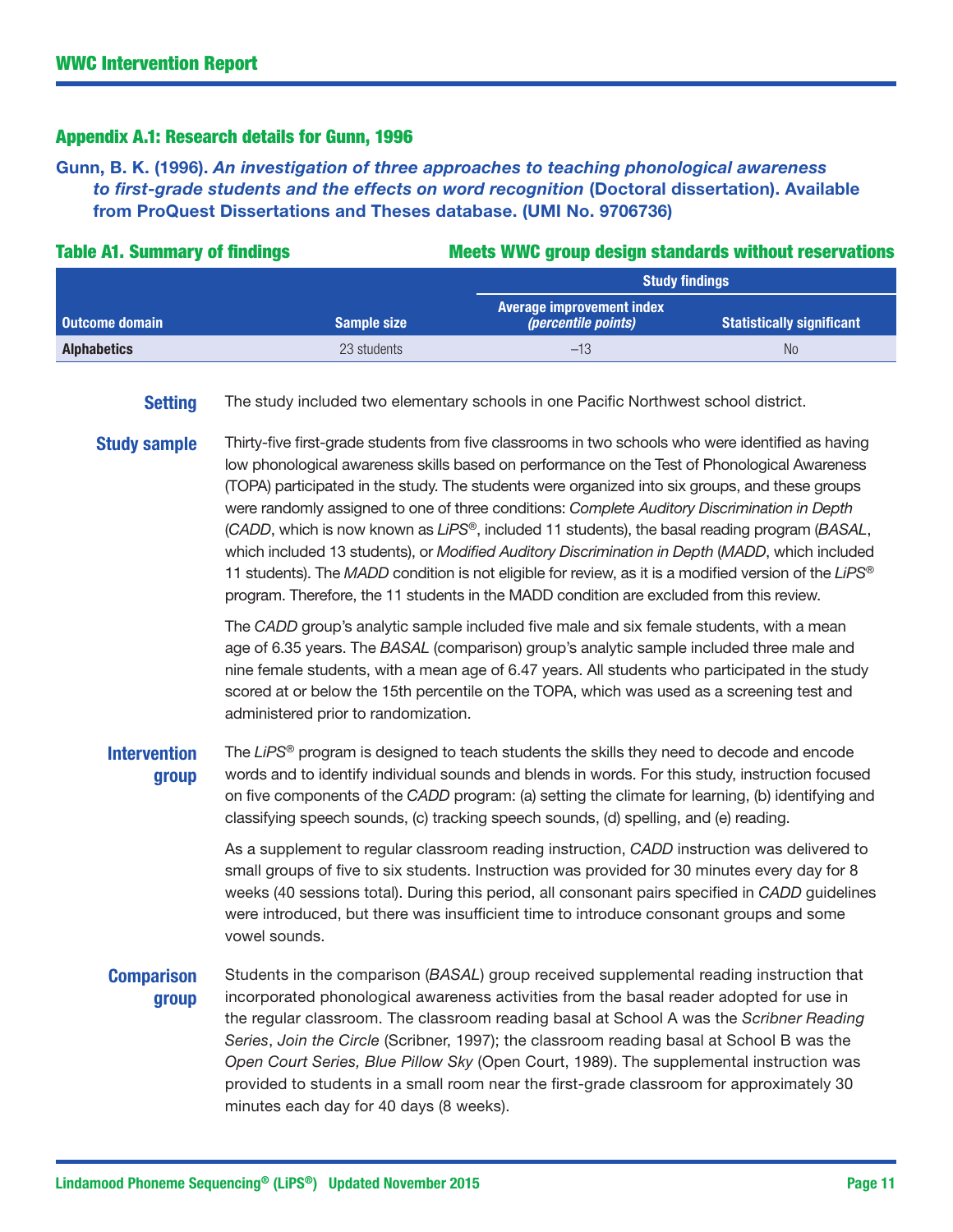Outcomes and measurement Two outcomes in the alphabetics domain met review requirements. These outcomes were the WRMT-R Word Identification subtest and the Word Attack subtest. For a more detailed description of these outcome measures, see Appendix B.

> Supplemental findings are presented in Appendix D on WRMT-R results for a 4-week delayed posttest and an 8-week delayed posttest. The supplemental findings do not factor into the intervention's rating of effectiveness.

Outcomes in two domains (alphabetics and reading fluency) did not meet review requirements. The Lindamood Auditory Conceptualization Test (LACT) in the alphabetics domain was overaligned with the intervention. The Curriculum-Based Oral Reading Fluency Test in the reading fluency domain was developed by the study authors. No reliability information was provided for this outcome, so it did not meet review requirements because the reliability of the test could not be established.

# Support for implementation

The two teachers providing instruction for the *CADD*, *MADD*, and *BASAL* programs each received 18 hours of pre-service training on the published formats and guidelines for each program. The two teachers also met with the investigator for 2 hours each week for 8 weeks for additional pre-service training. Daily lesson plans developed by the investigator were also provided to the two teachers.

### Appendix A.2: Research details for Torgesen et al., 2010

### Torgesen, J. K., Wagner, R. K., Rashotte, C. A., Herron, J., & Lindamood, P. (2010). Computer-assisted instruction to prevent early reading difficulties in students at risk for dyslexia: Outcomes from two instructional approaches. *Annals of Dyslexia, 60*(1), 40–56.

|                       |                    | <b>Study findings</b>                                          |                                  |  |  |
|-----------------------|--------------------|----------------------------------------------------------------|----------------------------------|--|--|
| <b>Outcome domain</b> | <b>Sample size</b> | <b>Average improvement index</b><br><i>(percentile points)</i> | <b>Statistically significant</b> |  |  |
| <b>Comprehension</b>  | 74 students        | $+20$                                                          | Yes                              |  |  |
| <b>Alphabetics</b>    | 74 students        | $+24$                                                          | Yes                              |  |  |

### Table A2. Summary of findings Table 10 and Meets WWC group design standards without reservations

**Setting** The study included students from three elementary schools.

**Study sample** First-grade students were identified as potentially at risk of having difficulty reading using a two-stage process. First, a pool of potential candidates was identified based on low scores (bottom 35%) on a test of letter-sound knowledge. Second, study authors computed a probability of reading difficulty for each student, using logistic regression and based on a combined score from three tests that measured phoneme elision, serial naming of numbers, and vocabulary. Students with the highest probabilities of reading difficulty were eligible for inclusion in the study.

> In total, 112 students potentially at risk of reading difficulty were recruited to participate in the study over 2 consecutive school years. Across these 2 years, 36 students were randomly assigned to the *LiPS®* intervention group, 36 students were randomly assigned to another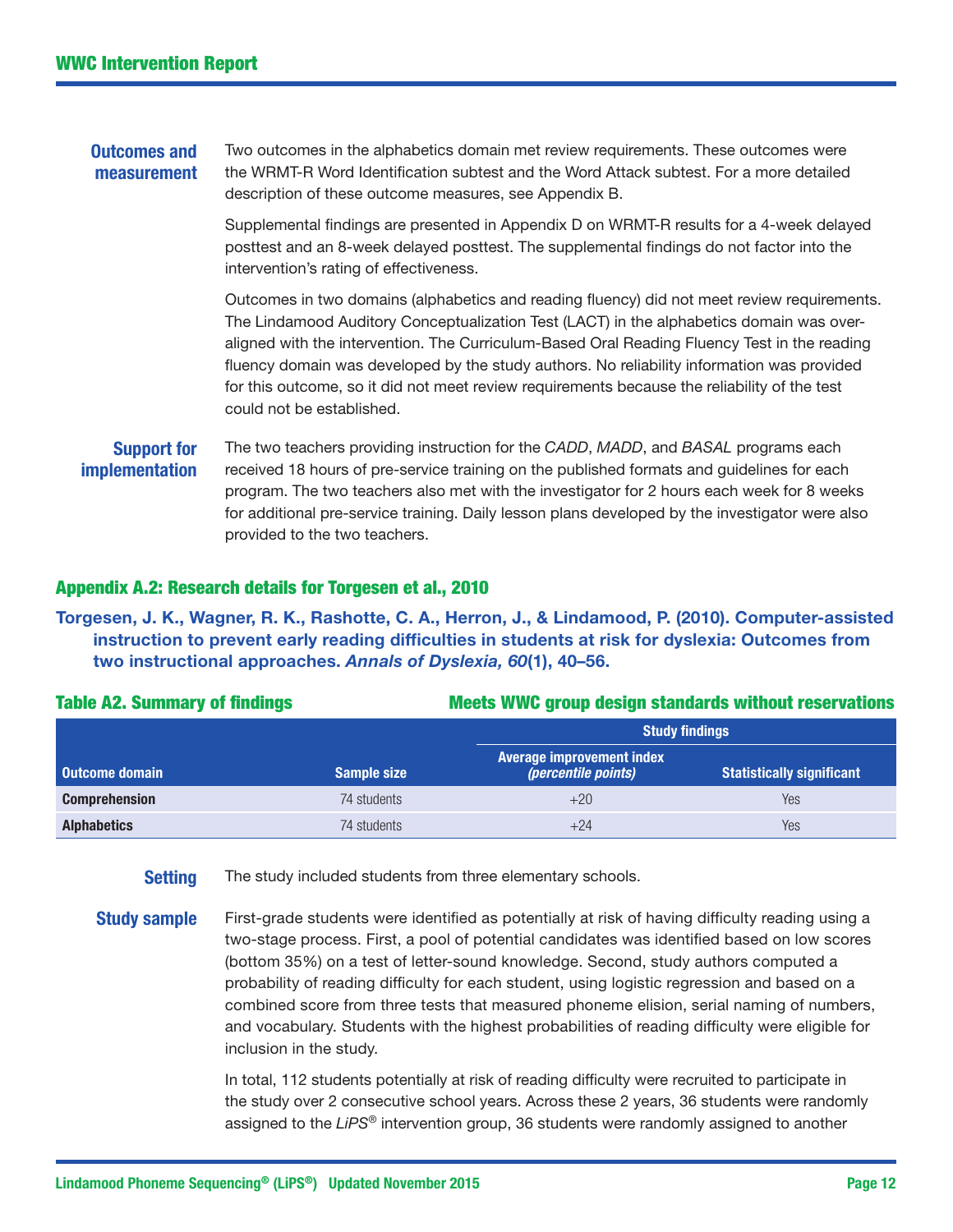intervention (*RWT*), and 40 students were randomly assigned to the comparison group. The final study sample, after attrition, included 35 students in the *LiPS®* group, 34 students in the *RWT* group, and 39 students in the comparison group. The *RWT* condition does not factor into the intervention's rating of effectiveness, as the comparison group's use of a basal reader provided a more appropriate counterfactual to test the effectiveness of *LiPS®*; however, *LiPS®* vs. *RWT* contrasts are presented as supplemental findings in Appendix D. These supplemental findings in the comprehension, alphabetics, and reading fluency domains contrast an oral language approach used in the *LiPS®* intervention with an approach focused more heavily on spelling and writing in *RWT*. The supplemental findings do not factor into the intervention's rating of effectiveness.

About 56% of the total sample were male, 33% were minority (mostly African American), and about 35% received free or reduced-price lunch. The average age at the beginning of instruction was 6.5 years.

- **Intervention** group The *LiPS®* program is designed to teach students the skills they need to decode and encode words and to identify individual sounds and blends in words. For this study, as a supplement to regular classroom reading instruction, students were instructed in groups of three, and received four 50-minute sessions per week throughout the school year (i.e., from October through May). On average, students received 84.5 hours of *LiPS®* instruction.
- **Comparison** group Students in the comparison group did not receive any supplemental reading instruction. In two of the schools, the standard reading instruction was *Open Court's Collections for Young Scholars*. The third school did not have a standard reading curriculum, but instead allowed teachers to choose their materials for reading instruction.
- Outcomes and measurement Assessments were administered immediately following the delivery of the interventions in May of a given school year. Outcomes in the alphabetics domain were measured using the WRMT-R Word Attack and Word Identification subtests; the TOWRE Word Efficiency and Phonemic Decoding Efficiency subtests; the CTOPP Blending Words, Segmenting Words, Phoneme Elision, and Rapid Letter Naming subtests; and a developmental spelling analysis (Tangel & Blachman, 1992). Outcomes in the comprehension domain were measured using the WRMT-R Passage Comprehension subtest. The CTOPP Rapid Digit Naming subtest was excluded from this review, since it was out of scope of the Beginning Reading Protocol.

Outcomes were also measured 1 year following the delivery of the intervention. Reading fluency was measured using the Gray Oral Reading Test–Third Edition (GORT-3) Text Reading Rate subtest. Alphabetics was measured using the WRMT-R, CTOPP, and the Wide Range Achievement Test–Revised (WRAT-R) Spelling subtest. Comprehension was measured using the WRMT-R Passage Comprehension subtest and the GORT-3 Comprehension subtest. These 1-year follow-up assessments are presented as supplemental findings in Appendix D. The supplemental findings do not factor into the intervention's rating of effectiveness.

#### Support for implementation

Teachers received 18 hours of pre-service training in *LiPS®* at the beginning of each year. Biweekly 3-hour staff meetings were held with teachers to discuss instructional or behavioral issues in their classrooms. Supervisors with special expertise in the *LiPS®* program attended roughly half of these staff meetings.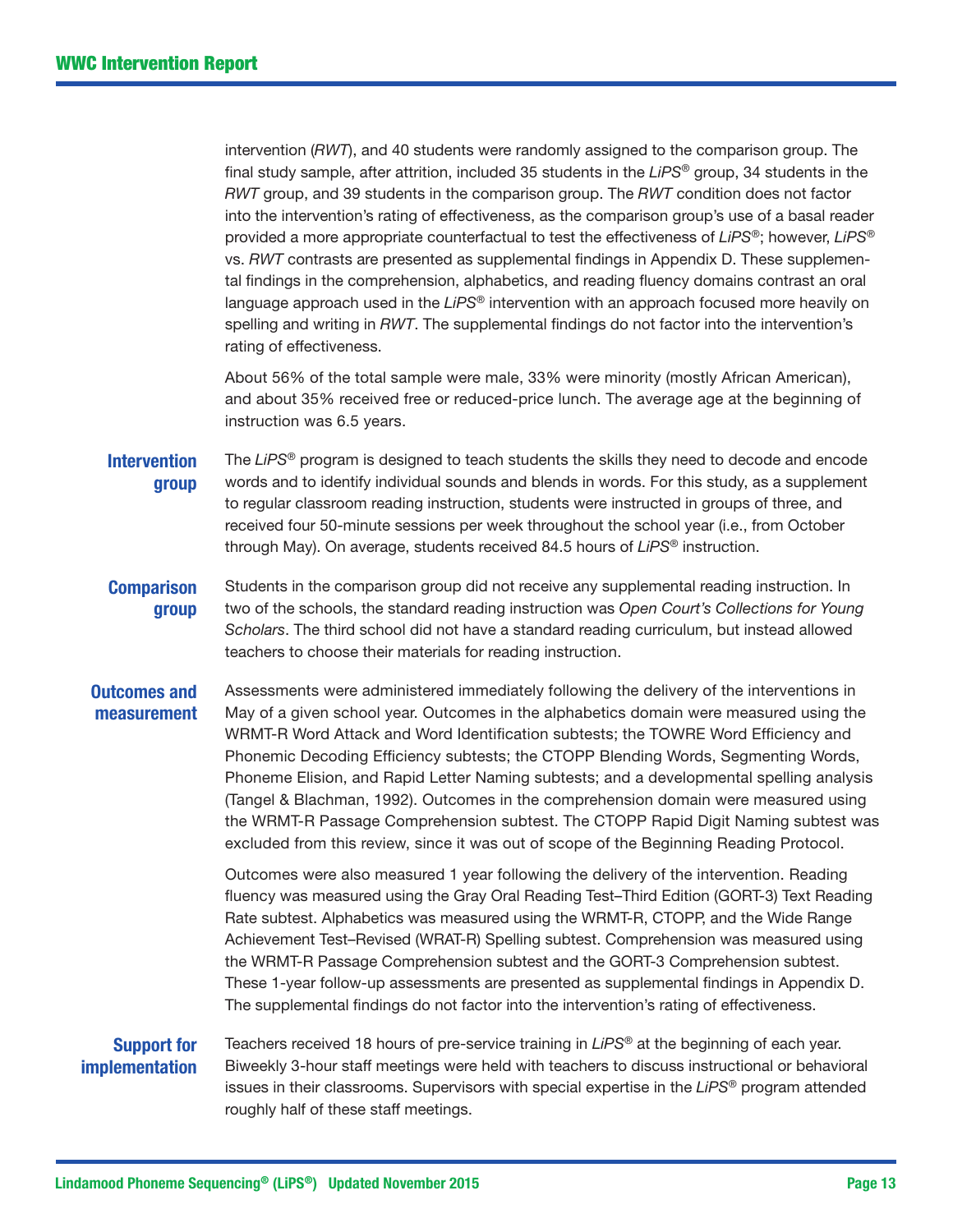| <b>Appendix B: Outcome measures for each domain</b> |  |  |
|-----------------------------------------------------|--|--|
|-----------------------------------------------------|--|--|

| <b>Comprehension</b>                                                                             |                                                                                                                                                                                                                                                                                                                                                                                                                                                                                                                                                                                                                                                                                                                                   |
|--------------------------------------------------------------------------------------------------|-----------------------------------------------------------------------------------------------------------------------------------------------------------------------------------------------------------------------------------------------------------------------------------------------------------------------------------------------------------------------------------------------------------------------------------------------------------------------------------------------------------------------------------------------------------------------------------------------------------------------------------------------------------------------------------------------------------------------------------|
| Gray Oral Reading Test-Third Edition<br>(GORT-3) Comprehension subtest                           | This assessment required students to answer five multiple-choice comprehension questions after reading each<br>paragraph. Paragraphs increased in difficulty as the assessment proceeded (as cited in Torgesen et al., 2010).<br>The assessment was administered 1 year following the end of the intervention.                                                                                                                                                                                                                                                                                                                                                                                                                    |
| <b>Woodcock Reading Mastery</b><br>Test-Revised (WRMT-R) Passage<br><b>Comprehension subtest</b> | This assessment required students to silently read a paragraph and supply a key missing word (as cited in<br>Torgesen et al., 2010). The assessment was administered immediately following the delivery of the intervention<br>(in May of a given school year) and again 1 year following the end of the intervention.                                                                                                                                                                                                                                                                                                                                                                                                            |
| <b>Alphabetics</b>                                                                               |                                                                                                                                                                                                                                                                                                                                                                                                                                                                                                                                                                                                                                                                                                                                   |
| <b>Letter identification</b>                                                                     |                                                                                                                                                                                                                                                                                                                                                                                                                                                                                                                                                                                                                                                                                                                                   |
| <b>Comprehensive Test of Phonological</b><br>Processes (CTOPP) Rapid Letter Naming<br>subtest    | This assessment required students to name lowercase letters as quickly as possible (as cited in Torgesen et<br>al., 2010). The assessment was administered immediately following the delivery of the intervention (in May of a<br>given school year) and again 1 year following the end of the intervention.                                                                                                                                                                                                                                                                                                                                                                                                                      |
| <b>Phonics</b>                                                                                   |                                                                                                                                                                                                                                                                                                                                                                                                                                                                                                                                                                                                                                                                                                                                   |
| <b>Developmental Spelling Analysis</b>                                                           | This assessment measured accuracy of phonemic representations in spelling (Tangel & Blachman, 1992) and<br>was administered immediately following the delivery of the intervention (in May of a given school year). Inter-rater<br>reliability for this assessment was measured at .98 (as cited in Torgesen et al., 2010).                                                                                                                                                                                                                                                                                                                                                                                                       |
| Test of Word Reading Efficiency (TOWRE)<br>Phonemic Decoding Efficiency subtest                  | This assessment required students to read as many nonwords as possible in 45 seconds (as cited in Torgesen<br>et al., 2010). The assessment was administered immediately following the delivery of the intervention (in May of<br>a given school year) and again 1 year following the end of the intervention.                                                                                                                                                                                                                                                                                                                                                                                                                    |
| <b>TOWRE Word Efficiency subtest</b>                                                             | This assessment required students to read as many words as accurately as possible within 45 seconds (as cited<br>in Torgesen et al., 2010). The assessment was administered immediately following the delivery of the intervention<br>(in May of a given school year).                                                                                                                                                                                                                                                                                                                                                                                                                                                            |
| Wide Range Achievement Test-Revised<br>(WRAT-R) Spelling subtest                                 | This assessment (Jastak & Jastak, 1978) measured a student's spelling skills (as cited in Torgesen et al., 2010).<br>The assessment was administered 1 year following the end of the intervention.                                                                                                                                                                                                                                                                                                                                                                                                                                                                                                                                |
| <b>WRMT-R Word Attack subtest</b>                                                                | This assessment required participants to read either nonsense words or words that occur infrequently in every-<br>day usage to measure students' ability to apply phonic and structural analysis skills. Internal consistency was<br>measured as greater than .80, and inter-rater reliability was .95 (as cited in Gunn [1996] and Torgesen et al.<br>[2010]). The assessment was administered immediately following the delivery of the intervention (in the final 2<br>days of the intervention in the Gunn [1996] study and in May of a given school year in the Torgesen et al. [2010]<br>study). This assessment was also administered 1 year following the end of the intervention in the Torgesen et al.<br>(2010) study. |
| <b>WRMT-R Word Identification subtest</b>                                                        | This assessment required participants to identify words that appear in isolation. Internal consistency was<br>measured as greater than .80, and inter-rater reliability was .95 (as cited in Gunn [1996] and Torgesen et al.<br>[2010]). The assessment was administered immediately following the delivery of the intervention (in the final 2<br>days of the intervention in the Gunn [1996] study and in May of a given school year in the Torgesen et al. [2010]<br>study). This assessment was also administered 1 year following the end of the intervention in the Torgesen et al.<br>(2010) study.                                                                                                                        |
| <b>Phonological awareness</b>                                                                    |                                                                                                                                                                                                                                                                                                                                                                                                                                                                                                                                                                                                                                                                                                                                   |
| <b>CTOPP Blending Words subtest</b>                                                              | This 29-item assessment required students to put a series of sounds together to make a word (as cited in<br>Torgesen et al., 2010). The assessment was administered immediately following the delivery of the intervention<br>(in May of a given school year) and again 1 year following the end of the intervention.                                                                                                                                                                                                                                                                                                                                                                                                             |
| <b>CTOPP Phoneme Elision subtest</b>                                                             | This 25-item assessment required students to indicate the remainder of a word after part is omitted (as cited in<br>Torgesen et al., 2010). The assessment was administered immediately following the delivery of the intervention<br>(in May of a given school year) and again 1 year following the end of the intervention.                                                                                                                                                                                                                                                                                                                                                                                                     |
| <b>CTOPP Segmenting Words subtest</b>                                                            | This 26-item assessment required participants to read aloud a word and then repeat it one sound at a time<br>(as cited in Torgesen et al., 2010). The assessment was administered immediately following the delivery of the<br>intervention (in May of a given school year) and again 1 year following the end of the intervention.                                                                                                                                                                                                                                                                                                                                                                                               |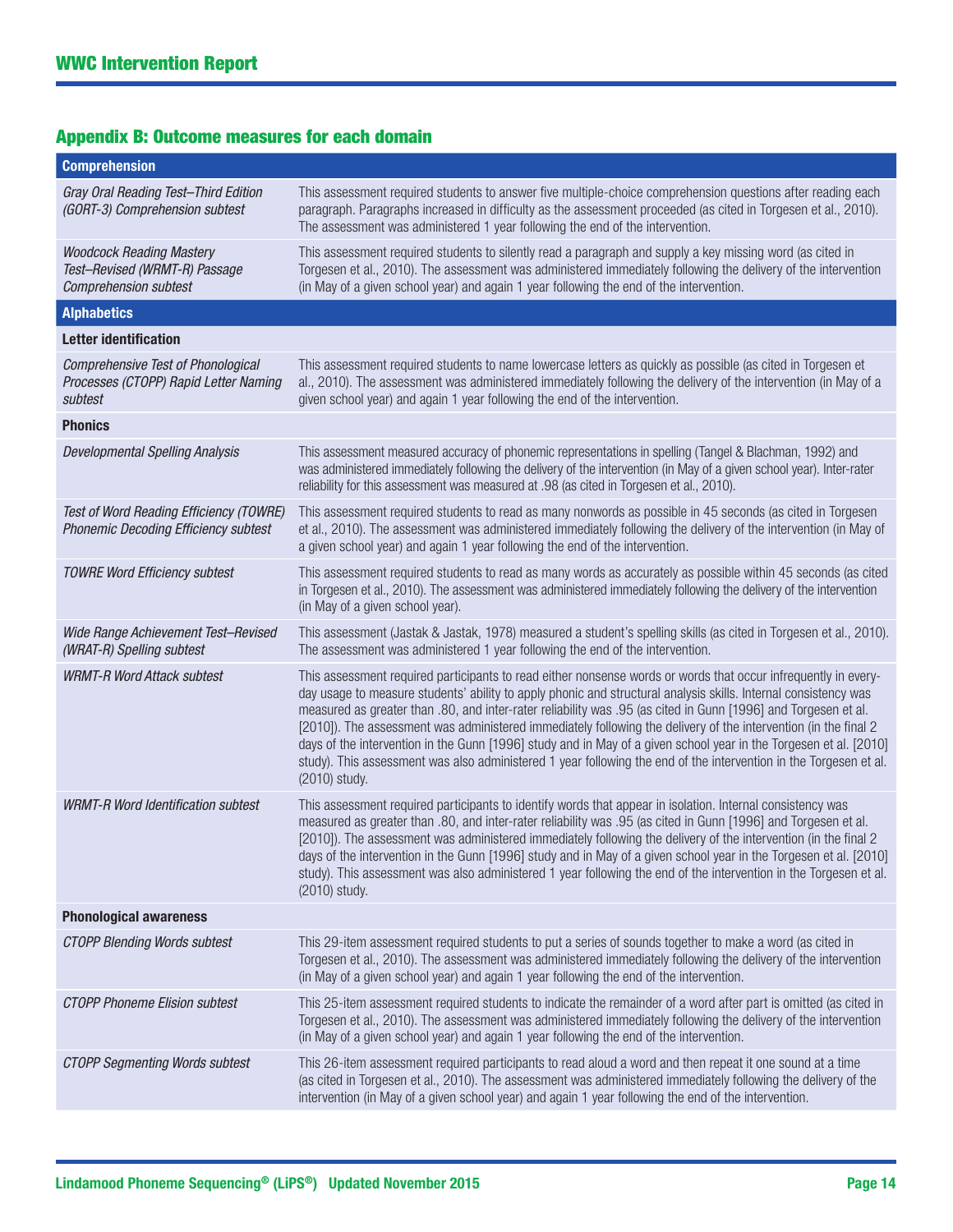| <b>Reading fluency</b>                      |                                                                                                                                                                                                                                                                                                                                                                                                                                         |
|---------------------------------------------|-----------------------------------------------------------------------------------------------------------------------------------------------------------------------------------------------------------------------------------------------------------------------------------------------------------------------------------------------------------------------------------------------------------------------------------------|
| <b>GORT-3 Text Reading Accuracy subtest</b> | This assessment required students to read a series of paragraphs that gradually increased in difficulty level.<br>Reading accuracy was assessed by recording the number of errors that occurred at each level of difficulty (as<br>cited in Torgesen et al., 2010). The assessment was administered 1 year following the end of the intervention.<br>Results from this assessment are presented as supplemental findings in Appendix D. |
| <b>GORT-3 Text Reading Rate subtest</b>     | This assessment required students to read a series of paragraphs that gradually increased in difficulty level.<br>Reading rate was measured by the average amount of time it took to read each paragraph (as cited in Torgesen<br>et al., 2010). The assessment was administered 1 year following the end of the intervention. Results from this<br>assessment are presented as supplemental findings in Appendix D.                    |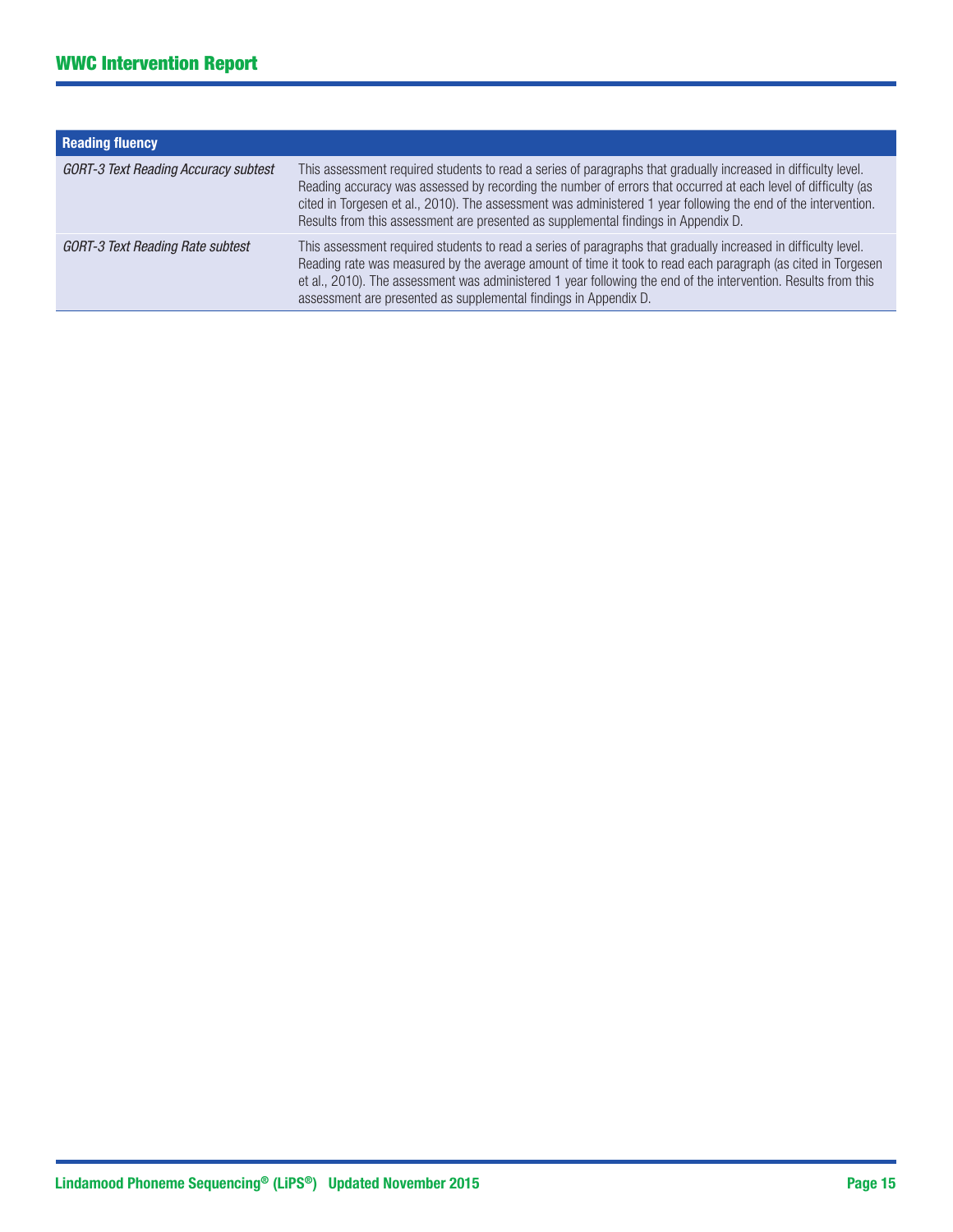|                                                             |                        |                              |                              | <b>Mean</b><br>(standard deviation) | <b>WWC calculations</b>   |                       |                                     |                 |
|-------------------------------------------------------------|------------------------|------------------------------|------------------------------|-------------------------------------|---------------------------|-----------------------|-------------------------------------|-----------------|
| Outcome measure                                             | <b>Study</b><br>sample | <b>Sample</b><br><b>size</b> | <b>Intervention</b><br>group | <b>Comparison</b><br>group          | <b>Mean</b><br>difference | <b>Effect</b><br>size | <b>Improvement</b><br>index         | <i>p</i> -value |
| Torgesen et al., 2010 <sup>a</sup>                          |                        |                              |                              |                                     |                           |                       |                                     |                 |
| <b>Woodcock Reading Mastery</b><br>Test-Revised (WRMT-R)    | Grade 1                | 3 schools/<br>74 students    | 102.20<br>(10.00)            | 95.40<br>(14.40)                    | 6.80                      | 0.54                  | $+20$                               | .02             |
| Domain average for comprehension (Torgesen et al., 2010)    |                        |                              |                              |                                     | 0.54                      | $+20$                 | <b>Statistically</b><br>significant |                 |
| Domain average for comprehension across all studies<br>0.54 |                        |                              |                              |                                     | $+20$                     | na                    |                                     |                 |

# Appendix C.1: Findings included in the rating for the comprehension domain

Table Notes: For mean difference, effect size, and improvement index values reported in the table, a positive number favors the intervention group and a negative number favors the comparison group. The effect size is a standardized measure of the effect of an intervention on outcomes, representing the average change expected for all individuals who are given the intervention (measured in standard deviations of the outcome measure). The improvement index is an alternate presentation of the effect size, reflecting the change in an average individual's percentile rank that can be expected if the individual is given the intervention. na = not applicable.

a For Torgesen et al. (2010), the WWC did not need to make corrections for clustering, multiple comparisons, or to adjust for baseline differences. Study authors combined the *LiPS*® and *RWT* samples in their analysis and presented significance levels and effect sizes for these two intervention groups relative to the comparison group. Effect sizes and significance levels reported in this table, which are designed to reflect the effects of *LiPS*® relative to the comparison group, were calculated by the WWC. WRMT-R outcomes are reported at posttest only, as a pretest of reading comprehension was not administered. This study is characterized as having a statistically significant positive effect because the estimated effect is positive and statistically significant. For more information, please refer to the WWC Procedures and Standards Handbook (version 3.0), p. 26.

# Appendix C.2: Findings included in the rating for the alphabetics domain

|                                                                                             |                        |                           | <b>Mean</b><br>(standard deviation) |                            | <b>WWC calculations</b>   |                       |                                    |                                            |
|---------------------------------------------------------------------------------------------|------------------------|---------------------------|-------------------------------------|----------------------------|---------------------------|-----------------------|------------------------------------|--------------------------------------------|
| <b>Outcome measure</b>                                                                      | <b>Study</b><br>sample | <b>Sample</b><br>size     | <b>Intervention</b><br>group        | <b>Comparison</b><br>group | <b>Mean</b><br>difference | <b>Effect</b><br>size | <b>Improvement</b><br><b>index</b> | <i>p</i> -value                            |
| Gunn, 1996 <sup>a</sup>                                                                     |                        |                           |                                     |                            |                           |                       |                                    |                                            |
| <b>Woodcock Reading Mastery</b><br>Test-Revised (WRMT-R) Word<br>Attack subtest             | Grade 1                | 2 schools/<br>23 students | 2.82<br>(2.99)                      | 4.25<br>(4.58)             | $-1.43$                   | $-0.35$               | $-14$                              | .57                                        |
| <b>WRMT-R Word Identification</b><br>subtest                                                | Grade 1                | 2 schools/<br>23 students | 6.36<br>(6.48)                      | 8.75<br>(8.37)             | $-2.39$                   | $-0.31$               | $-12$                              | .62                                        |
| Domain average for alphabetics (Gunn, 1996)                                                 |                        |                           |                                     |                            |                           | $-0.33$               | $-13$                              | <b>Not</b><br>statistically<br>significant |
| Torgesen et al., 2010 <sup>b</sup>                                                          |                        |                           |                                     |                            |                           |                       |                                    |                                            |
| Comprehensive Test of<br><b>Phonological Processes</b><br>(CTOPP) Blending Words<br>subtest | Grade 1                | 3 schools/<br>74 students | 20.60<br>(4.50)                     | 18.20<br>(5.40)            | 2.40                      | 0.48                  | $+18$                              | .05                                        |
| <b>CTOPP Phoneme Elision</b><br>subtest                                                     | Grade 1                | 3 schools/<br>74 students | 15.50<br>(4.20)                     | 12.50<br>(4.60)            | 3.00                      | 0.67                  | $+25$                              | .01                                        |
| <b>CTOPP Rapid Letter Naming</b><br>subtest                                                 | Grade 1                | 3 schools/<br>74 students | 1.20<br>(0.30)                      | 1.20<br>(0.30)             | 0.0                       | $\overline{0}$        | $\overline{0}$                     | > .99                                      |
| <b>CTOPP Segmenting Words</b><br>subtest                                                    | Grade 1                | 3 schools/<br>74 students | 15.60<br>(3.70)                     | 11.70<br>(4.50)            | 3.90                      | 0.93                  | $+32$                              | < .01                                      |
| <b>Developmental Spelling</b><br><b>Analysis</b>                                            | Grade 1                | 3 schools/<br>74 students | 25.10<br>(2.70)                     | 23.40<br>(3.20)            | 1.70                      | 0.57                  | $+21$                              | .03                                        |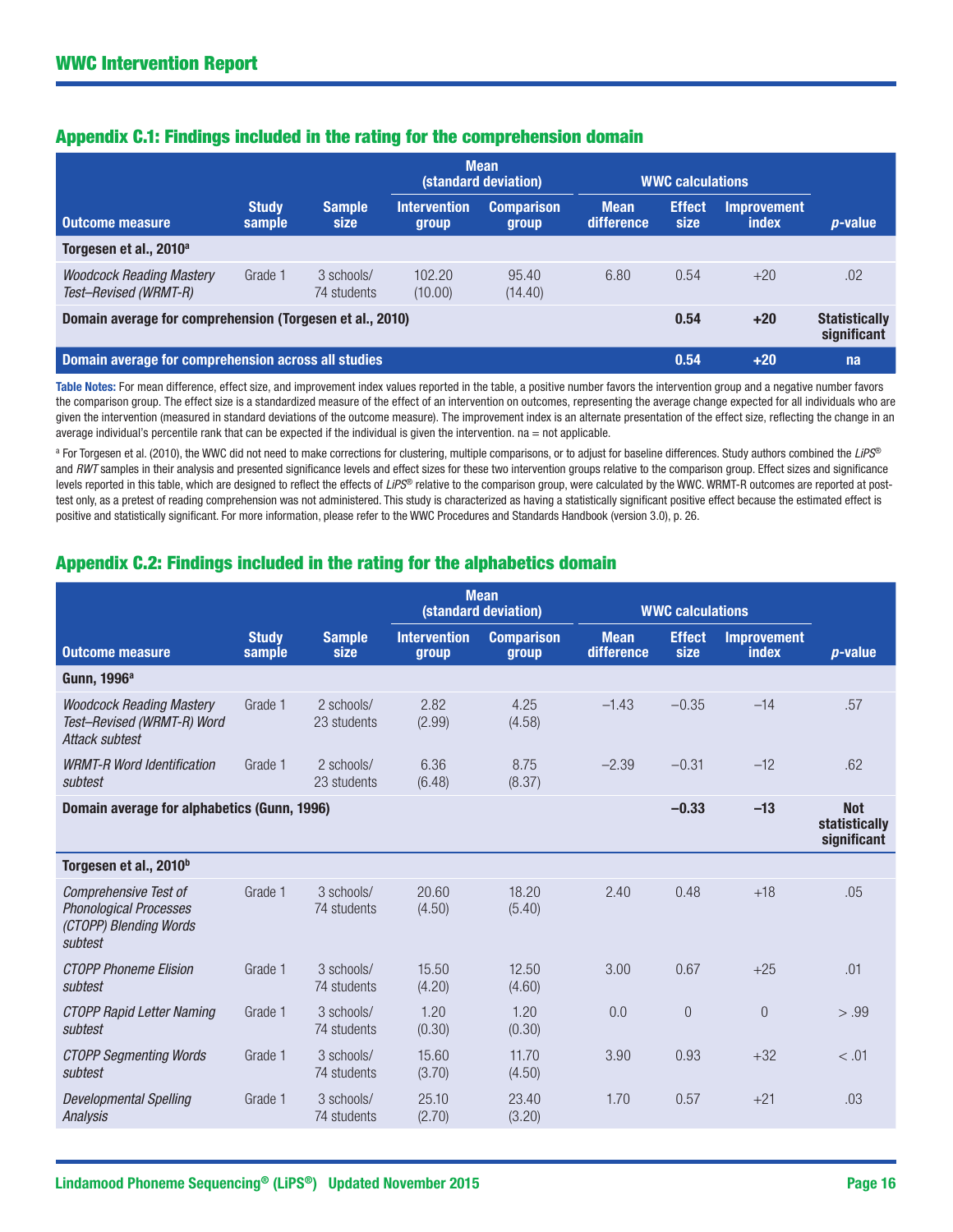|                                                                                                  |                        |                           |                              | <b>Mean</b><br>(standard deviation) |                           | <b>WWC calculations</b> |                                    |                                     |
|--------------------------------------------------------------------------------------------------|------------------------|---------------------------|------------------------------|-------------------------------------|---------------------------|-------------------------|------------------------------------|-------------------------------------|
| <b>Outcome measure</b>                                                                           | <b>Study</b><br>sample | <b>Sample</b><br>size     | <b>Intervention</b><br>group | <b>Comparison</b><br>group          | <b>Mean</b><br>difference | <b>Effect</b><br>size   | <b>Improvement</b><br><i>index</i> | $p$ -value                          |
| <b>Test of Word Reading</b><br>Efficiency (TOWRE) Phonemic<br><b>Decoding Efficiency subtest</b> | Grade 1                | 3 schools/<br>74 students | 16.80<br>(7.60)              | 10.60<br>(7.70)                     | 6.20                      | 0.80                    | $+29$                              | < 0.01                              |
| <b>TOWRE Word Efficiency</b><br>subtest                                                          | Grade 1                | 3 schools/<br>74 students | 26.90<br>(11.10)             | 21.00<br>(11.40)                    | 5.90                      | 0.52                    | $+20$                              | .03                                 |
| <b>WRMT-R Word Attack subtest</b>                                                                | Grade 1                | 3 schools/<br>74 students | 113.70<br>(12.10)            | 99.50<br>(15.00)                    | 14.20                     | 1.03                    | $+35$                              | < .01                               |
| <b>WRMT-R Word Identification</b><br>subtest                                                     | Grade 1                | 3 schools/<br>74 students | 110.60<br>(12.20)            | 100.60<br>(15.60)                   | 10.00                     | 0.70                    | $+26$                              | < 0.01                              |
| Domain average for alphabetics (Torgesen et al., 2010)                                           |                        |                           |                              |                                     |                           | 0.63                    | $+24$                              | <b>Statistically</b><br>significant |
| Domain average for alphabetics across all studies                                                |                        |                           |                              |                                     |                           | 0.15                    | $+6$                               | na                                  |

Table Notes: For mean difference, effect size, and improvement index values reported in the table, a positive number favors the intervention group and a negative number favors the comparison group. The effect size is a standardized measure of the effect of an intervention on outcomes, representing the average change expected for all individuals who are given the intervention (measured in standard deviations of the outcome measure). The improvement index is an alternate presentation of the effect size, reflecting the change in an average individual's percentile rank that can be expected if the individual is given the intervention. The WWC-computed average effect size is a simple average rounded to two decimal places; the average improvement index is calculated from the average effect size. The statistical significance of each study's domain average was determined by the WWC. Some statistics may not sum as expected due to rounding.  $na = not$  applicable.

a For Gunn (1996), effect sizes are calculated based on posttest-only means, since a corresponding pretest was not conducted. The author combined the *CADD* and *MADD* samples in significance tests. Effect sizes and significance levels reported in this table, which are designed to reflect the effects of *CADD* relative to the comparison group, were calculated by the WWC. For Gunn (1996), no corrections for multiple comparisons were needed. A clustering correction was needed but did not affect whether any of the contrasts were found to be statistically significant. This study is characterized as having a substantively important negative effect because the mean effect within the domain is negative and not statistically significant but is substantively important. For more information, please refer to the WWC Procedures and Standards Handbook (version 3.0), p. 26.

<sup>b</sup> For Torgesen et al. (2010) the WWC calculated the program group mean for the CTOPP Phoneme Elision subtest using a difference-in-differences approach by adding the impact of the program (i.e., difference in mean gains between the intervention and comparison groups) to the unadjusted comparison group posttest means. Please see the WWC Procedures and Standards Handbook (version 3.0) for more information. All other outcomes are reported using posttest-only means, since a corresponding pretest was not conducted. The study authors combined the LiPS<sup>®</sup> and RWT samples in their analysis and presented significance levels and effect sizes for these two intervention groups relative to the comparison group. Effect sizes and significance levels reported in this table, which are designed to reflect the effects of *LiPS®* relative to the comparison group, were calculated by the WWC. For Torgesen et al. (2010), a correction for multiple comparisons was needed and resulted in a WWC-computed critical p-value of .044 for the CTOPP Blending Words subtest; therefore, the WWC does not find the result to be statistically significant. All other outcomes that were originally found by the authors to be statistically significant remained so. This study is characterized as having a statistically significant positive effect because at least half of the effects are positive and statistically significant, and no effects are negative and statistically significant. For more information, please refer to the WWC Procedures and Standards Handbook (version 3.0), p. 26.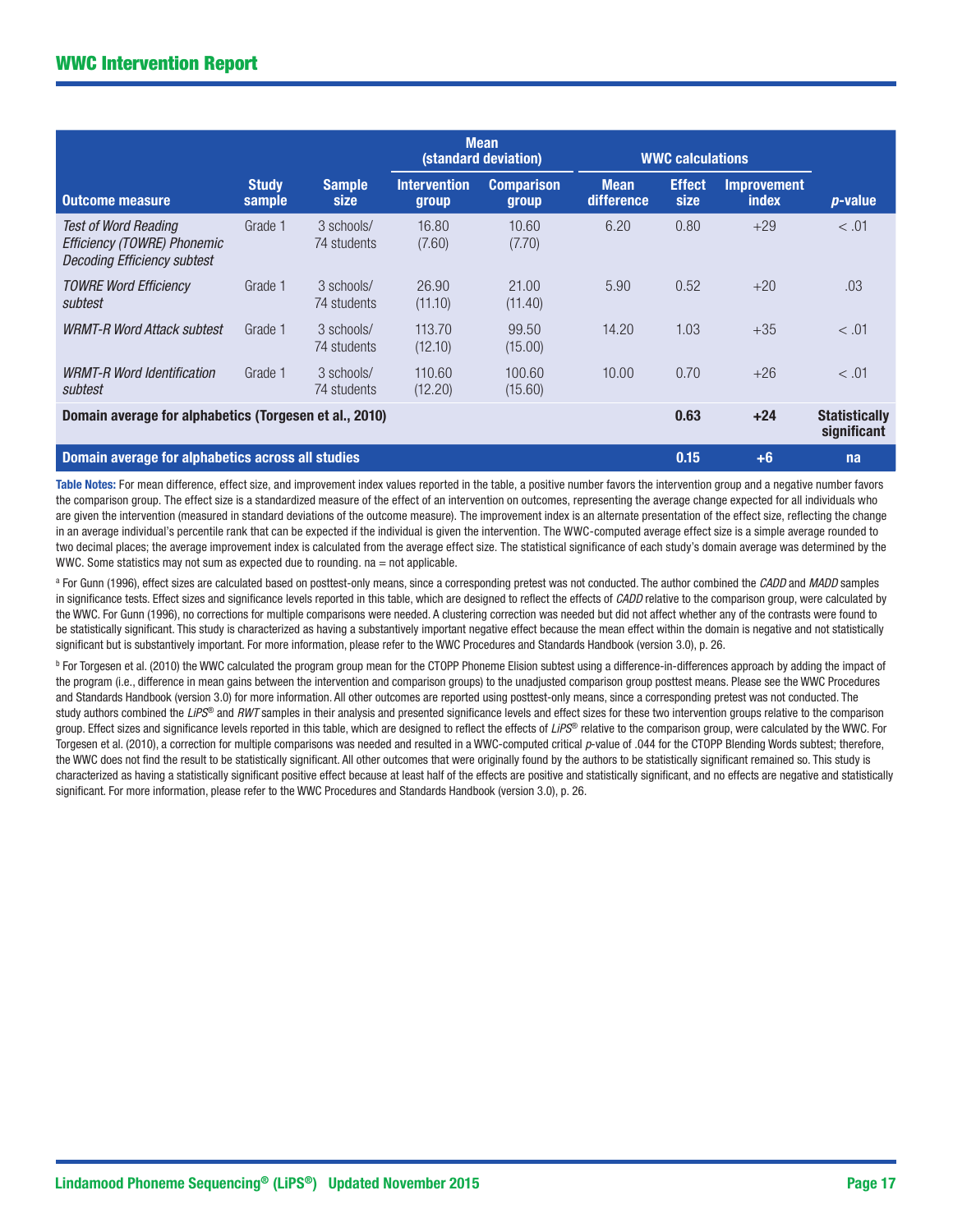|                                                                                              |                        |                           |                              | <b>Mean</b><br>(standard deviation) |                           | <b>WWC calculations</b> |                                    |                 |
|----------------------------------------------------------------------------------------------|------------------------|---------------------------|------------------------------|-------------------------------------|---------------------------|-------------------------|------------------------------------|-----------------|
| <b>Outcome measure</b>                                                                       | <b>Study</b><br>sample | <b>Sample</b><br>size     | <b>Intervention</b><br>group | <b>Comparison</b><br>group          | <b>Mean</b><br>difference | <b>Effect</b><br>size   | <b>Improvement</b><br><b>index</b> | <i>p</i> -value |
| Torgesen et al., 2010 <sup>a</sup>                                                           |                        |                           |                              |                                     |                           |                         |                                    |                 |
| LiPS <sup>®</sup> vs. Read, Write, and Type (RWT): Immediate posttest                        |                        |                           |                              |                                     |                           |                         |                                    |                 |
| <b>Woodcock Reading Mastery</b><br>Test-Revised (WRMT-R)<br>Passage Comprehension<br>subtest | Grade 1                | 3 schools/<br>69 students | 102.20<br>(10.00)            | 100.20<br>(9.60)                    | 2.00                      | 0.20                    | $+8$                               | .41             |
| LiPS <sup>®</sup> vs. Comparison: 1-year follow-up                                           |                        |                           |                              |                                     |                           |                         |                                    |                 |
| Gray Oral Reading Test-<br>Third Edition (GORT-3)<br><b>Comprehension subtest</b>            | Grade 1                | 3 schools/<br>74 students | 99.20<br>(14.50)             | 95.60<br>(13.80)                    | 3.60                      | 0.25                    | $+10$                              | .28             |
| <b>WRMT-R Passage</b><br><b>Comprehension subtest</b>                                        | Grade 1                | 3 schools/<br>74 students | 98.90<br>(8.50)              | 93.70<br>(12.60)                    | 5.20                      | 0.47                    | $+18$                              | .05             |
| LiPS <sup>®</sup> vs. RWT: 1-year follow-up                                                  |                        |                           |                              |                                     |                           |                         |                                    |                 |
| GORT-3 Comprehension<br>subtest                                                              | Grade 1                | 3 schools/<br>69 students | 99.20<br>(14.50)             | 96.40<br>(11.80)                    | 2.80                      | 0.21                    | $+8$                               | .39             |
| <b>WRMT-R Passage</b><br><b>Comprehension subtest</b>                                        | Grade 1                | 3 schools/<br>69 students | 98.90<br>(8.50)              | 96.70<br>(7.60)                     | 2.20                      | 0.27                    | $+11$                              | .27             |

# Appendix D.1: Description of supplemental findings for the comprehension domain

Table Notes: The supplemental findings presented in this table are additional findings from studies in this report that meet WWC design standards with or without reservations, but do not factor into the determination of the intervention rating. For mean difference, effect size, and improvement index values reported in the table, a positive number favors the intervention group and a negative number favors the comparison group. The effect size is a standardized measure of the effect of an intervention on outcomes, representing the average change expected for all individuals who are given the intervention (measured in standard deviations of the outcome measure). The improvement index is an alternate presentation of the effect size, reflecting the change in an average individual's percentile rank that can be expected if the individual is given the intervention. Some statistics may not sum as expected due to rounding.

a In Torgesen et al. (2010), study authors combined the *LiPS*® and *RWT* samples in their analysis and presented significance levels and effect sizes for these two intervention groups relative to the comparison group. Effect sizes and significance levels reported in this table, which are designed to reflect the effects of *LiPS*® relative to the *RWT* group or comparison group, were calculated by the WWC. Effect sizes for the WRMT-R and GORT-3 outcomes are calculated based on posttest-only means, since a corresponding pretest was not conducted. For Torgesen et al. (2010), a correction for multiple comparisons was needed for the 1-year follow-up of *LiPS*® vs. comparison contrast and resulted in a WWC-computed critical *p*-value of .025 for the WRMT-R Passage Comprehension subtest (vs. comparison), 1-year follow-up; therefore, the WWC does not find the result to be statistically significant.

# Appendix D.2: Description of supplemental findings for the alphabetics domain

|                                                                                 |                        |                           |                              | <b>Mean</b><br>(standard deviation) |                           | <b>WWC calculations</b> |                                    |                 |
|---------------------------------------------------------------------------------|------------------------|---------------------------|------------------------------|-------------------------------------|---------------------------|-------------------------|------------------------------------|-----------------|
| <b>Outcome measure</b>                                                          | <b>Study</b><br>sample | <b>Sample</b><br>size     | <b>Intervention</b><br>group | <b>Comparison</b><br>group          | <b>Mean</b><br>difference | <b>Effect</b><br>size   | <b>Improvement</b><br><b>index</b> | <i>p</i> -value |
| Gunn, 1996 <sup>a</sup>                                                         |                        |                           |                              |                                     |                           |                         |                                    |                 |
| 4-week delayed posttest                                                         |                        |                           |                              |                                     |                           |                         |                                    |                 |
| <b>Woodcock Reading Mastery</b><br>Test-Revised (WRMT-R) Word<br>Attack subtest | Grade 1                | 2 schools/<br>23 students | 4.91<br>(4.74)               | 4.75<br>(4.25)                      | 0.16                      | 0.03                    | $+1$                               | .96             |
| <b>WRMT-R Word Identification</b><br>subtest                                    | Grade 1                | 2 schools/<br>23 students | 9.82<br>(7.99)               | 10.75<br>(8.35)                     | $-0.93$                   | $-0.11$                 | $-4$                               | .86             |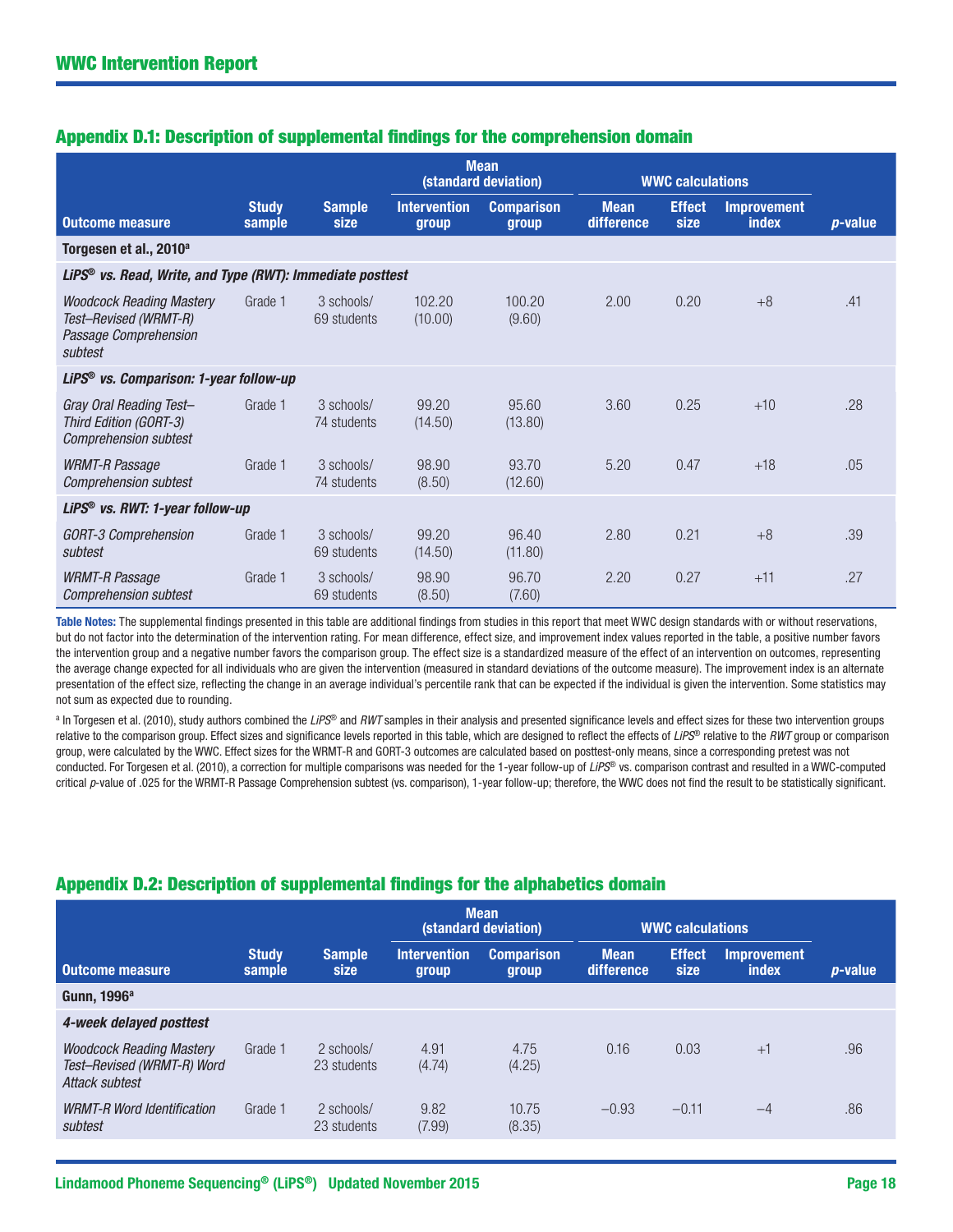|                                                                                                    |                        |                           |                              | <b>Mean</b><br>(standard deviation) |                           | <b>WWC calculations</b> |                             |                 |
|----------------------------------------------------------------------------------------------------|------------------------|---------------------------|------------------------------|-------------------------------------|---------------------------|-------------------------|-----------------------------|-----------------|
| <b>Outcome measure</b>                                                                             | <b>Study</b><br>sample | <b>Sample</b><br>size     | <b>Intervention</b><br>group | <b>Comparison</b><br>group          | <b>Mean</b><br>difference | <b>Effect</b><br>size   | <b>Improvement</b><br>index | <i>p</i> -value |
| 8-week delayed posttest                                                                            |                        |                           |                              |                                     |                           |                         |                             |                 |
| <b>WRMT-R Word Attack subtest</b>                                                                  | Grade 1                | 2 schools/<br>23 students | 4.64<br>(2.94)               | 13.40<br>(9.81)                     | $-8.76$                   | $-1.14$                 | $-37$                       | .08             |
| <b>WRMT-R Word Identification</b><br>subtest                                                       | Grade 1                | 2 schools/<br>23 students | 10.70<br>(7.36)              | 12.70<br>(15.20)                    | $-2.00$                   | $-0.16$                 | $-6$                        | .80             |
| Torgesen et al., 2010 <sup>b</sup>                                                                 |                        |                           |                              |                                     |                           |                         |                             |                 |
| LiPS <sup>®</sup> vs. Read, Write, and Type (RWT): Immediate posttest                              |                        |                           |                              |                                     |                           |                         |                             |                 |
| <b>Comprehensive Test of</b><br><b>Phonological Processes</b><br>(CTOPP) Blending Words<br>subtest | Grade 1                | 3 schools/<br>69 students | 20.60<br>(4.50)              | 22.00<br>(4.00)                     | $-1.40$                   | $-0.37$                 | $-14$                       | .13             |
| <b>CTOPP Phoneme Elision</b><br>subtest                                                            | Grade 1                | 3 schools/<br>69 students | 15.10<br>(4.20)              | 13.80<br>(4.20)                     | 1.30                      | 0.47                    | $+18$                       | .06             |
| <b>CTOPP Rapid Letter Naming</b><br>subtest                                                        | Grade 1                | 3 schools/<br>69 students | 1.20<br>(0.30)               | 1.30<br>(0.30)                      | $-0.10$                   | $-0.33$                 | $-13$                       | .18             |
| <b>CTOPP Segmenting Words</b><br>subtest                                                           | Grade 1                | 3 schools/<br>69 students | 16.20<br>(3.70)              | 14.60<br>(4.60)                     | 1.60                      | 0.38                    | $+15$                       | .12             |
| <b>Developmental Spelling</b><br>subtest                                                           | Grade 1                | 3 schools/<br>69 students | 25.10<br>(2.70)              | 25.00<br>(2.60)                     | 0.10                      | 0.04                    | $+1$                        | .88             |
| <b>Test of Word Reading</b><br>Efficiency (TOWRE) Phonemic<br><b>Decoding Efficiency subtest</b>   | Grade 1                | 3 schools/<br>69 students | 16.80<br>(7.60)              | 12.60<br>(7.00)                     | 4.20                      | 0.57                    | $+21$                       | .02             |
| <b>TOWRE Word Efficiency</b><br>subtest                                                            | Grade 1                | 3 schools/<br>69 students | 26.70<br>(11.10)             | 23.50<br>(9.30)                     | 3.20                      | 0.31                    | $+12$                       | .20             |
| <b>WRMT-R Word Attack subtest</b>                                                                  | Grade 1                | 3 schools/<br>69 students | 116.50<br>(12.10)            | 108.30<br>(12.20)                   | 8.20                      | 0.67                    | $+25$                       | < 0.01          |
| <b>WRMT-R Word Identification</b><br>subtest                                                       | Grade 1                | 3 schools/<br>69 students | 109.00<br>(12.20)            | 107.00<br>(12.40)                   | 2.00                      | 0.16                    | $+6$                        | .51             |
| LiPS <sup>®</sup> vs. Comparison: 1-year follow-up                                                 |                        |                           |                              |                                     |                           |                         |                             |                 |
| <b>CTOPP Blending Words</b><br>subtest                                                             | Grade 1                | 3 schools/<br>74 students | 22.70<br>(4.20)              | 21.60<br>(5.40)                     | 1.10                      | 0.22                    | $+9$                        | .34             |
| <b>CTOPP Phoneme Elision</b><br>subtest                                                            | Grade 1                | 3 schools/<br>74 students | 17.60<br>(4.80)              | 15.70<br>(4.40)                     | 1.90                      | 0.41                    | $+16$                       | .08             |
| <b>CTOPP Rapid Letter Naming</b><br>subtest                                                        | Grade 1                | 3 schools/<br>74 students | 1.70<br>(0.30)               | 1.50<br>(0.30)                      | 0.20                      | 0.66                    | $+25$                       | .01             |
| <b>CTOPP Rapid Segmenting</b><br>Words subtest                                                     | Grade 1                | 3 schools/<br>74 students | 16.10<br>(3.90)              | 14.20<br>(3.50)                     | 1.90                      | 0.51                    | $+19$                       | .03             |
| <b>TOWRE Phonemic Decoding</b><br><b>Efficiency subtest</b>                                        | Grade 1                | 3 schools/<br>74 students | 26.10<br>(9.00)              | 20.20<br>(12.80)                    | 5.90                      | 0.52                    | $+20$                       | .03             |
| <b>TOWRE Word Efficiency</b><br>subtest                                                            | Grade 1                | 3 schools/<br>74 students | 44.30<br>(12.00)             | 38.60<br>(14.40)                    | 5.70                      | 0.42                    | $+16$                       | .07             |
| <b>WRAT-R Spelling subtest</b>                                                                     | Grade 1                | 3 schools/<br>74 students | 37.60<br>(4.40)              | 34.90<br>(4.60)                     | 2.70                      | 0.59                    | $+22$                       | .01             |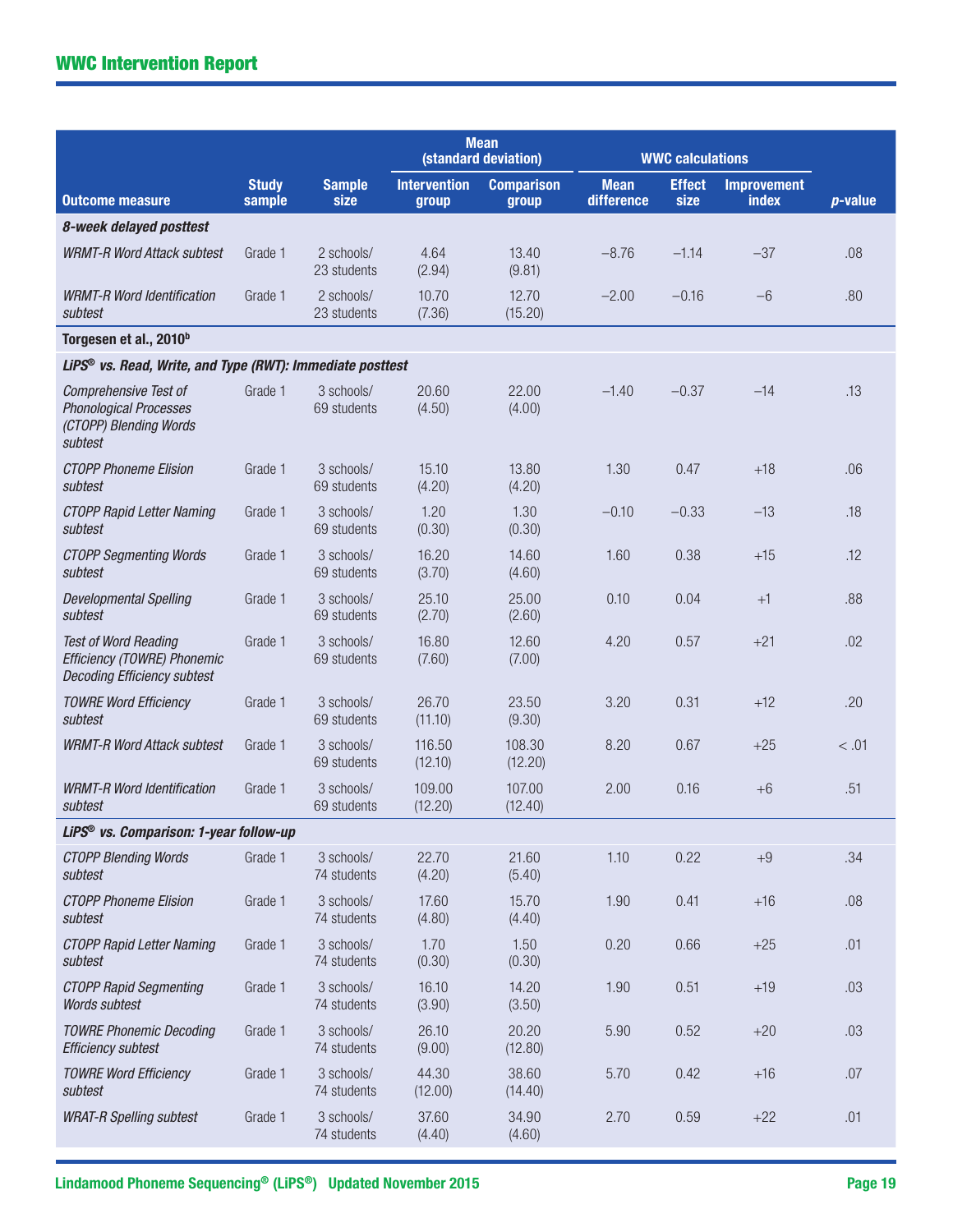|                                                             |                        |                           |                              | <b>Mean</b><br>(standard deviation) |                           | <b>WWC calculations</b> |                                    |            |
|-------------------------------------------------------------|------------------------|---------------------------|------------------------------|-------------------------------------|---------------------------|-------------------------|------------------------------------|------------|
| <b>Outcome measure</b>                                      | <b>Study</b><br>sample | <b>Sample</b><br>size     | <b>Intervention</b><br>group | <b>Comparison</b><br>group          | <b>Mean</b><br>difference | <b>Effect</b><br>size   | <b>Improvement</b><br><b>index</b> | $p$ -value |
| <b>WRMT-R Word Attack subtest</b>                           | Grade 1                | 3 schools/<br>74 students | 112.50<br>(15.70)            | 99.60<br>(20.40)                    | 12.90                     | 0.70                    | $+26$                              | < .01      |
| <b>WRMT-R Word Identification</b><br>subtest                | Grade 1                | 3 schools/<br>74 students | 106.80<br>(12.80)            | 99.80<br>(14.80)                    | 7.00                      | 0.50                    | $+19$                              | .04        |
| LiPS <sup>®</sup> vs. Comparison: 1-year follow-up          |                        |                           |                              |                                     |                           |                         |                                    |            |
| <b>CTOPP Blending Words</b><br>subtest                      | Grade 1                | 3 schools/<br>69 students | 22.50<br>(4.20)              | 22.00<br>(4.00)                     | 0.50                      | 0.12                    | $+5$                               | .62        |
| <b>CTOPP Phoneme Elision</b><br>subtest                     | Grade 1                | 3 schools/<br>69 students | 17.90<br>(4.80)              | 16.50<br>(4.40)                     | 1.40                      | 0.30                    | $+12$                              | .22        |
| <b>CTOPP Rapid Letter Naming</b><br>subtest                 | Grade 1                | 3 schools/<br>69 students | 1.70<br>(0.30)               | 1.70<br>(0.30)                      | 0.00                      | 0.00                    | $\overline{0}$                     | > .99      |
| <b>CTOPP Segmenting Words</b><br>subtest                    | Grade 1                | 3 schools/<br>69 students | 16.70<br>(3.90)              | 14.60<br>(4.60)                     | 2.10                      | 0.49                    | $+19$                              | .05        |
| <b>TOWRE Phonemic Decoding</b><br><b>Efficiency subtest</b> | Grade 1                | 3 schools/<br>69 students | 26.10<br>(9.00)              | 22.60<br>(8.40)                     | 3.50                      | 0.40                    | $+15$                              | .10        |
| <b>TOWRE Word Efficiency</b><br>subtest                     | Grade 1                | 3 schools/<br>69 students | 44.10<br>(12.00)             | 42.70<br>(10.90)                    | 1.40                      | 0.12                    | $+5$                               | .62        |
| <b>WRAT-R Spelling subtest</b>                              | Grade 1                | 3 schools/<br>69 students | 37.60<br>(4.40)              | 36.20<br>(3.20)                     | 1.40                      | 0.36                    | $+14$                              | .14        |
| <b>WRMT-R Word Attack subtest</b>                           | Grade 1                | 3 schools/<br>69 students | 115.30<br>(15.70)            | 104.40<br>(11.90)                   | 10.90                     | 0.77                    | $+28$                              | < .01      |
| <b>WRMT-R Word Identification</b><br>subtest                | Grade 1                | 3 schools/<br>69 students | 105.20<br>(12.80)            | 103.80<br>(11.00)                   | 1.40                      | 0.12                    | $+5$                               | .63        |

Table Notes: The supplemental findings presented in this table are additional findings from studies in this report that meet WWC design standards with or without reservations, but do not factor into the determination of the intervention rating. For mean difference, effect size, and improvement index values reported in the table, a positive number favors the intervention group and a negative number favors the comparison group. The effect size is a standardized measure of the effect of an intervention on outcomes, representing the average change expected for all individuals who are given the intervention (measured in standard deviations of the outcome measure). The improvement index is an alternate presentation of the effect size, reflecting the change in an average individual's percentile rank that can be expected if the individual is given the intervention. Some statistics may not sum as expected due to rounding.

a Effect sizes from Gunn (1996) are calculated based on posttest-only means, since a corresponding pretest was not conducted. The author combined the *CADD* and *MADD* samples in significance tests. Effect sizes and significance levels reported in this table, which are designed to reflect the effects of *CADD* relative to the comparison group, were calculated by the WWC. For Gunn (1996), no corrections for multiple comparisons were needed. A correction for clustering was needed and resulted in a WWC-computed *p*-value of .08 for the WRMT-R Word Attack 8-week posttest; therefore, the WWC does not find the result to be statistically significant.

b In Torgesen et al. (2010), study authors combined the *LiPS*® and *RWT* samples in their analysis and presented significance levels and effect sizes for these two intervention groups relative to the comparison group. Effect sizes and significance levels reported in this table, which are designed to reflect the effects of *LiPS*® relative to the *RWT* group or comparison group, were calculated by the WWC. For the LiPS® vs. RWT contrast at posttest, the WWC used a difference-in-differences approach to calculate the program group mean for all outcomes except for the CTOPP Rapid Letter Naming subtest and the Developmental Spelling Analysis by adding the impact of the program (i.e., difference in mean gains between the intervention and comparison groups) to the unadjusted comparison group posttest means. For the *LiPS*® vs. comparison contrast at 1-year follow-up, the WWC calculated the program group mean for only the CTOPP Phoneme Elision subtest using a difference-in-differences approach. For the LiPS® vs. RWT contrast at 1-year follow-up, the WWC used a differencein-differences approach to calculate the program group mean for all outcomes except for the CTOPP Rapid Letter Naming subtest and the WRAT-R Spelling subtest. Please see the WWC Procedures and Standards Handbook (version 3.0) for more information. All other outcomes are reported using posttest-only means, since a corresponding pretest was not conducted. A correction for multiple comparisons was needed. After correcting for multiple comparisons, the following outcomes were found not to be statistically significant: WRMT-R Word Attack subtest (vs. RWT, posttest; WWC-computed critical p-value of .006), TOWRE Phonemic Decoding Efficiency subtest (vs. RWT, posttest; WWC-computed critical p-value of .011), CTOPP: Segmenting Words subtest (vs. comparison, 1-year follow-up; WWC-computed critical *p*-value of .028), TOWRE Phonemic Decoding Efficiency subtest (vs. comparison, 1-year follow-up; WWC-computed critical *p*-value of .022), WRMT Word Identification subtest (vs. comparison, 1-year follow-up; WWC-computed critical *p*-value of .033), and CTOPP Segmenting Words subtest (vs. RWT, 1-year follow-up; WWC-computed critical p-value of .011). All other findings reported by the author to be statistically significant remained so.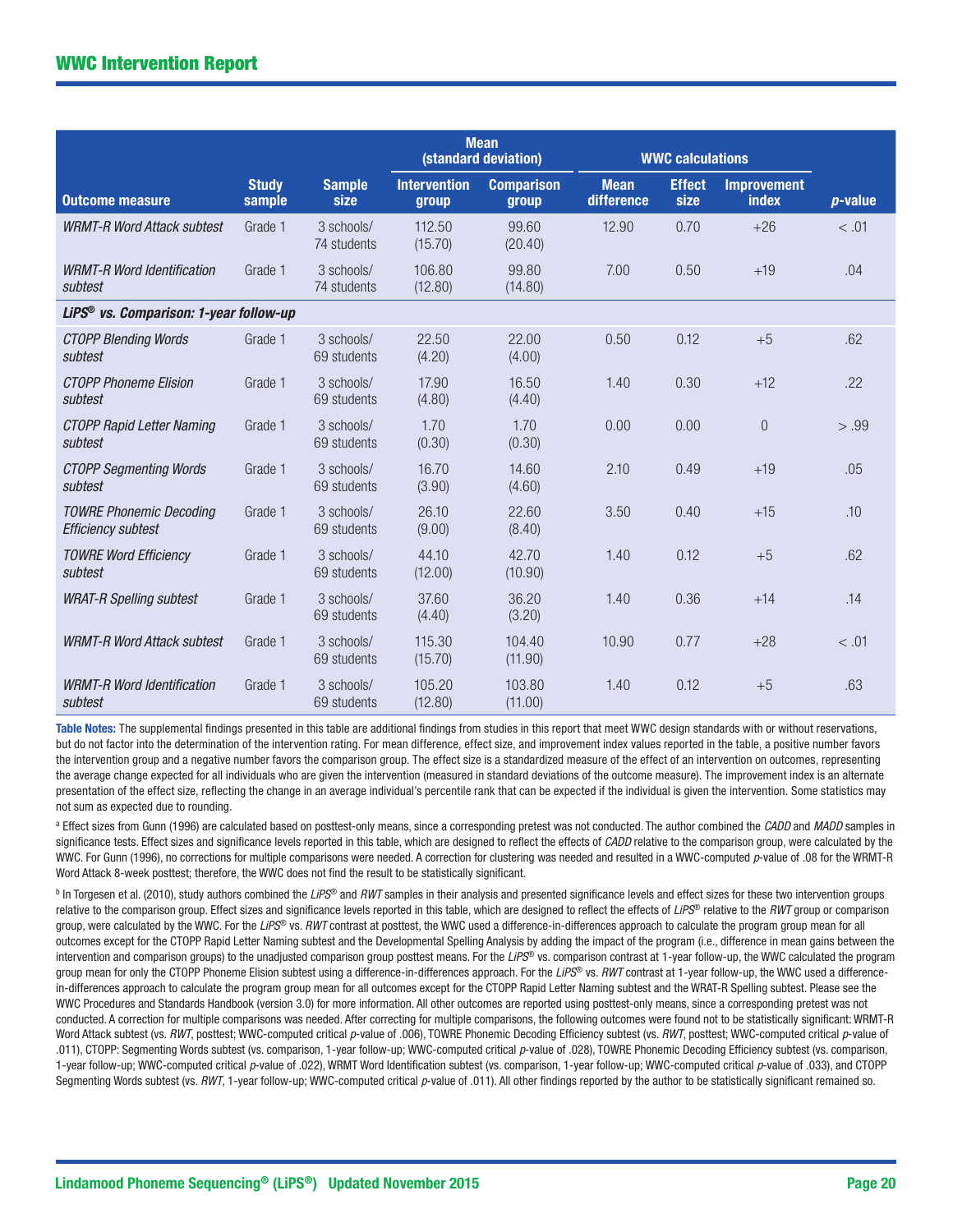|                                                                                                 |                        |                           |                              | <b>Mean</b><br>(standard deviation) |                           | <b>WWC calculations</b> |                                    |                 |
|-------------------------------------------------------------------------------------------------|------------------------|---------------------------|------------------------------|-------------------------------------|---------------------------|-------------------------|------------------------------------|-----------------|
| <b>Outcome measure</b>                                                                          | <b>Study</b><br>sample | <b>Sample</b><br>size     | <b>Intervention</b><br>group | <b>Comparison</b><br>group          | <b>Mean</b><br>difference | <b>Effect</b><br>size   | <b>Improvement</b><br><b>index</b> | <i>p</i> -value |
| Torgesen et al., 2010 <sup>a</sup>                                                              |                        |                           |                              |                                     |                           |                         |                                    |                 |
| LiPS <sup>®</sup> vs. Comparison: 1-year follow-up                                              |                        |                           |                              |                                     |                           |                         |                                    |                 |
| Gray Oral Reading Test-Third<br><b>Edition (GORT-3) Text Reading</b><br><b>Accuracy subtest</b> | Grade 1                | 3 schools/<br>74 students | 97.40<br>(12.80)             | 92.40<br>(14.20)                    | 5.00                      | 0.36                    | $+14$                              | .12             |
| <b>GORT-3 Text Reading Rate</b><br>subtest                                                      | Grade 1                | 3 schools/<br>74 students | 97.20<br>(10.70)             | 92.20<br>(14.70)                    | 5.00                      | 0.38                    | $+15$                              | .11             |
| LiPS <sup>®</sup> vs. Read, Write, and Type (RWT): 1-year follow-up                             |                        |                           |                              |                                     |                           |                         |                                    |                 |
| GORT-3 Text Reading<br><b>Accuracy subtest</b>                                                  | Grade 1                | 3 schools/<br>74 students | 97.40<br>(12.80)             | 96.80<br>(11.30)                    | 0.60                      | 0.05                    | $+2$                               | .84             |
| GORT-3 Text Reading Rate<br>subtest                                                             | Grade 1                | 3 schools/<br>69 students | 97.20<br>(10.70)             | 94.70<br>(9.50)                     | 2.50                      | 0.24                    | $+10$                              | .31             |

# Appendix D.3: Description of supplemental findings for the reading fluency domain

Table Notes: The supplemental findings presented in this table are additional findings from studies in this report that meet WWC design standards with or without reservations, but do not factor into the determination of the intervention rating. For mean difference, effect size, and improvement index values reported in the table, a positive number favors the intervention group and a negative number favors the comparison group. The effect size is a standardized measure of the effect of an intervention on outcomes, representing the average change expected for all individuals who are given the intervention (measured in standard deviations of the outcome measure). The improvement index is an alternate presentation of the effect size, reflecting the change in an average individual's percentile rank that can be expected if the individual is given the intervention. Some statistics may not sum as expected due to rounding.

a In Torgesen et al. (2010), study authors combined the *LiPS*® and *RWT* samples in their analysis and presented significance levels and effect sizes for these two intervention groups relative to the comparison group. Effect sizes and significance levels reported in this table, which are designed to reflect the effects of *LiPS*® relative to the *RWT* group or comparison group, were calculated by the WWC. Effect sizes for the GORT-3 outcomes are calculated based on posttest-only means, since a corresponding pretest was not conducted. No corrections for clustering or multiple comparisons were needed.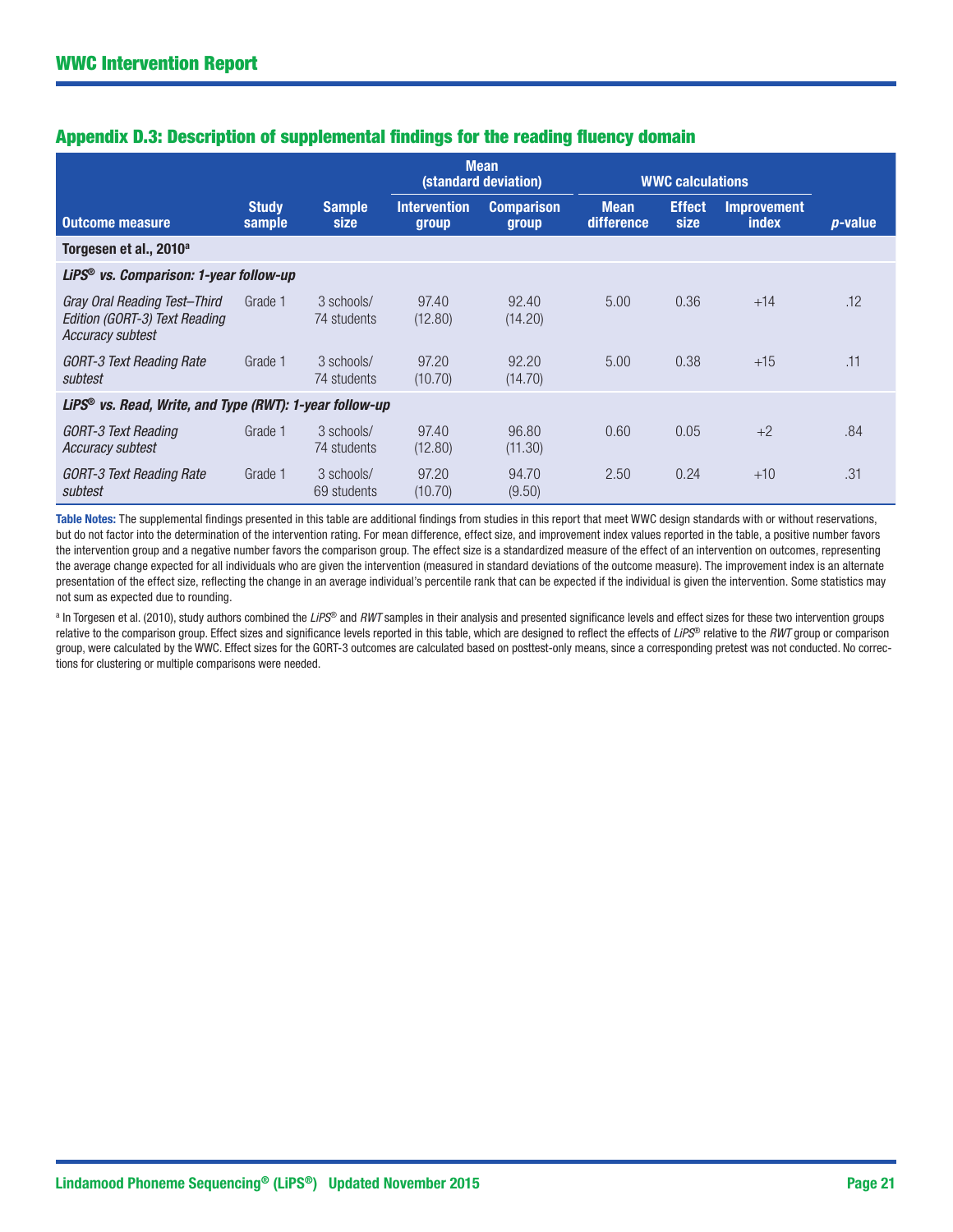# Endnotes

1 The descriptive information for this program was obtained from a publicly available source: the program's website ([http://www.](http://www.lindamoodbell.com) [lindamoodbell.com](http://www.lindamoodbell.com), downloaded October 2014). The WWC requests developers review the program description sections for accuracy from their perspective. The program description was provided to the developer in October 2014, and the WWC incorporated feedback from the developer. Further verification of the accuracy of the descriptive information for this program is beyond the scope of this review.

<sup>2</sup> The literature search reflects documents publicly available by August 2015. The previous intervention report was released in December 2008. This report has been updated to include reviews of 16 studies that have been released since 2008. Of the additional studies, 13 were not within the scope of the review protocol for the [Beginning Reading](http://ies.ed.gov/ncee/wwc/documentsum.aspx?sid=27) topic area, and one was within the scope of the review protocol but did not meet WWC group design standards. Two studies met WWC group design standards without reservations, and findings from these studies are highlighted in this report. A complete list and disposition of all studies reviewed are provided in the references. The studies in this report were reviewed using the [WWC Procedures and Standards Handbook](http://ies.ed.gov/ncee/wwc/DocumentSum.aspx?sid=19) (version 3.0), along with those described in the Beginning Reading review protocol (version 3.0). The evidence presented in this report is based on available research. Findings and conclusions may change as new research becomes available.

<sup>3</sup> For criteria used in the determination of the rating of effectiveness and extent of evidence, see the WWC Rating Criteria on p. 23. These improvement index numbers show the average and range of student-level improvement indices for all findings across the studies.

4 Cost information for *LiPS*® materials was verified through Lindamood-Bell's publisher, Gander Publishing: [http://ganderpublishing.](http://ganderpublishing.com/product/lips-kit.asp) [com/product/lips-kit.asp](http://ganderpublishing.com/product/lips-kit.asp). Cost information for the *LiPS*® training is available on the Lindamood-Bell Workshops Registration Form, posted on the developer's website: [http://lindamoodbell.com/wp-content/uploads/2014/10/US-Registration.pdf.](http://lindamoodbell.com/wp-content/uploads/2014/10/US-Registration.pdf) All cost information is current as of April 14, 2015.

5 Supplemental findings are presented for three domains in Appendix D. For the comprehension domain, findings are presented for the following contrasts from Torgesen et al. (2010): 1-year follow-up on the *LiPS®* and comparison conditions, as well as the immediate posttest and 1-year follow-up results for the *LiPS*® and *RWT* conditions. For the alphabetics domain, supplemental findings are presented for Torgesen et al. (2010) on the following contrasts: immediate posttest results for the *LiPS*® and *RWT* conditions, and 1-year follow-up on the *LiPS*®, *RWT*, and comparison conditions. Supplemental findings from 4-week and 8-week delayed posttests are also presented for Gunn (1996). For the reading fluency domain, supplemental findings are presented on the 1-year follow-up on the *LiPS*®, *RWT*, and comparison conditions.

# Recommended Citation

U.S. Department of Education, Institute of Education Sciences, What Works Clearinghouse. (2015, November). *Beginning Reading intervention report: Lindamood Phoneme Sequencing*® *(LiPS*®*)*. Retrieved from <http://whatworks.ed.gov>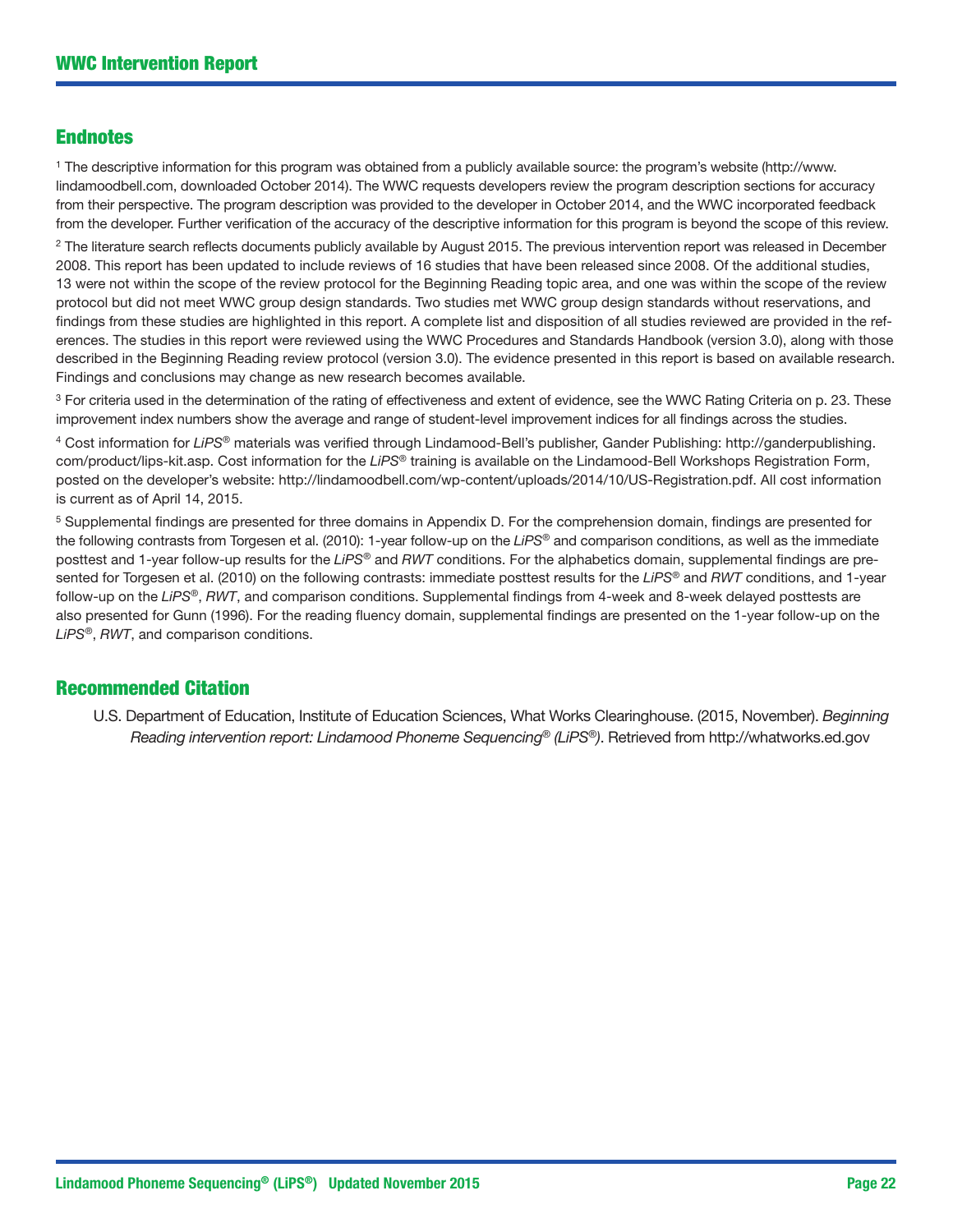# WWC Rating Criteria

# Criteria used to determine the rating of a study

| <b>Study rating</b>                                      | <b>Criteria</b>                                                                                                                                                                     |
|----------------------------------------------------------|-------------------------------------------------------------------------------------------------------------------------------------------------------------------------------------|
| Meets WWC group design<br>standards without reservations | A study that provides strong evidence for an intervention's effectiveness, such as a well-implemented RCT.                                                                          |
| Meets WWC group design<br>standards with reservations    | A study that provides weaker evidence for an intervention's effectiveness, such as a QED or an RCT with high<br>attrition that has established equivalence of the analytic samples. |

# Criteria used to determine the rating of effectiveness for an intervention

| <b>Rating of effectiveness</b>      | <b>Criteria</b>                                                                                                                                                                                                                                                                                                                                                                                                                                                                                                                                                                    |
|-------------------------------------|------------------------------------------------------------------------------------------------------------------------------------------------------------------------------------------------------------------------------------------------------------------------------------------------------------------------------------------------------------------------------------------------------------------------------------------------------------------------------------------------------------------------------------------------------------------------------------|
| <b>Positive effects</b>             | Two or more studies show statistically significant positive effects, at least one of which met WWC group design<br>standards for a strong design, AND<br>No studies show statistically significant or substantively important negative effects.                                                                                                                                                                                                                                                                                                                                    |
| <b>Potentially positive effects</b> | At least one study shows a statistically significant or substantively important positive effect, AND<br>No studies show a statistically significant or substantively important negative effect AND fewer or the same number<br>of studies show indeterminate effects than show statistically significant or substantively important positive effects.                                                                                                                                                                                                                              |
| <b>Mixed effects</b>                | At least one study shows a statistically significant or substantively important positive effect AND at least one study<br>shows a statistically significant or substantively important negative effect, but no more such studies than the number<br>showing a statistically significant or substantively important positive effect, OR<br>At least one study shows a statistically significant or substantively important effect AND more studies show an<br>indeterminate effect than show a statistically significant or substantively important effect.                         |
| <b>Potentially negative effects</b> | One study shows a statistically significant or substantively important negative effect and no studies show<br>a statistically significant or substantively important positive effect, OR<br>Two or more studies show statistically significant or substantively important negative effects, at least one study<br>shows a statistically significant or substantively important positive effect, and more studies show statistically<br>significant or substantively important negative effects than show statistically significant or substantively important<br>positive effects. |
| <b>Negative effects</b>             | Two or more studies show statistically significant negative effects, at least one of which met WWC group design<br>standards for a strong design, AND<br>No studies show statistically significant or substantively important positive effects.                                                                                                                                                                                                                                                                                                                                    |
| No discernible effects              | None of the studies shows a statistically significant or substantively important effect, either positive or negative.                                                                                                                                                                                                                                                                                                                                                                                                                                                              |

# Criteria used to determine the extent of evidence for an intervention

| <b>Extent of evidence</b> | <b>Criteria</b>                                                                                                                                                                                                                                                           |
|---------------------------|---------------------------------------------------------------------------------------------------------------------------------------------------------------------------------------------------------------------------------------------------------------------------|
| <b>Medium to large</b>    | The domain includes more than one study, AND<br>The domain includes more than one school, AND<br>The domain findings are based on a total sample size of at least 350 students, OR, assuming 25 students in a class,<br>a total of at least 14 classrooms across studies. |
| <b>Small</b>              | The domain includes only one study, OR<br>The domain includes only one school, OR<br>The domain findings are based on a total sample size of fewer than 350 students, AND, assuming 25 students<br>in a class, a total of fewer than 14 classrooms across studies.        |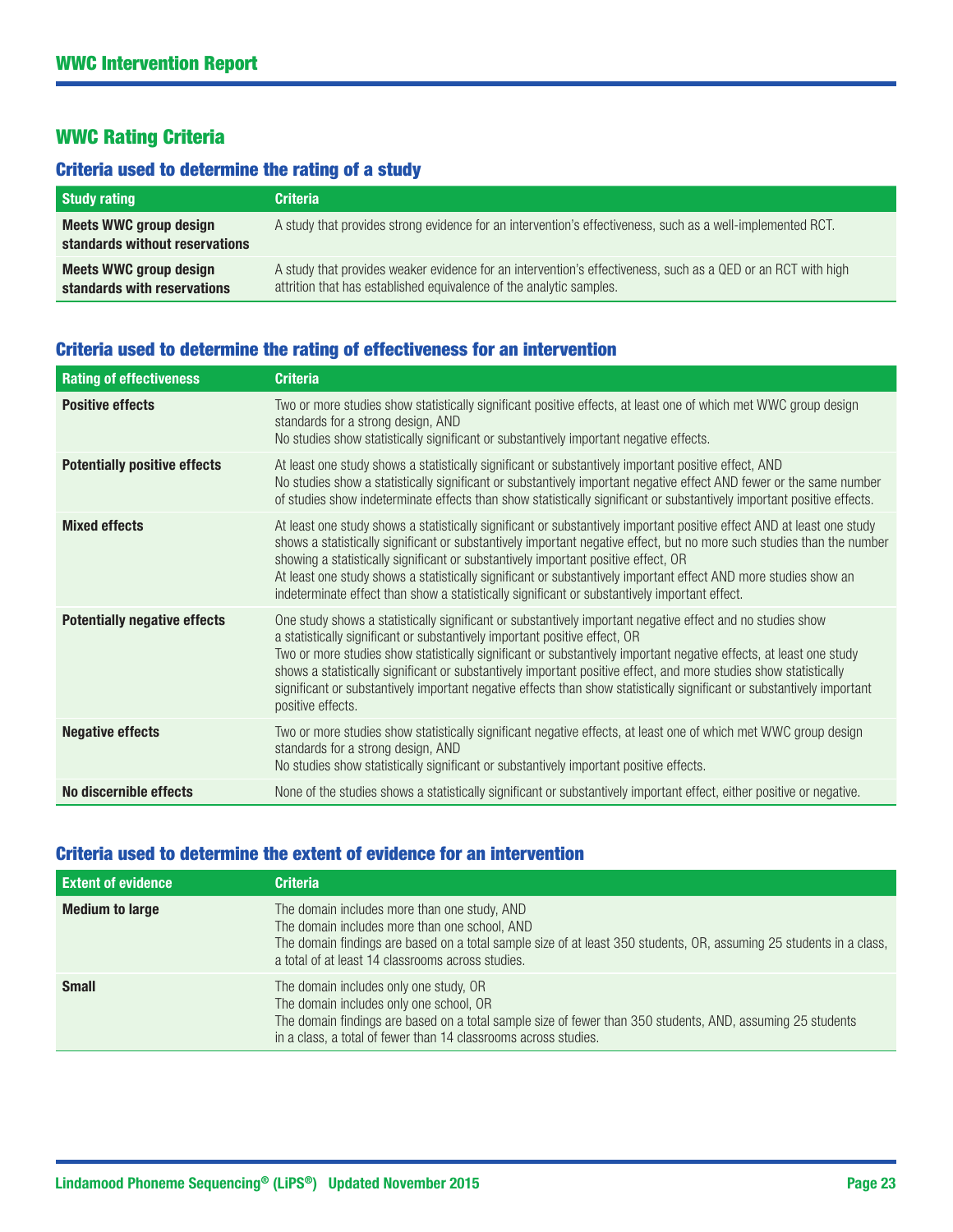# Glossary of Terms

- **Attrition** Attrition occurs when an outcome variable is not available for all participants initially assigned to the intervention and comparison groups. The WWC considers the total attrition rate and the difference in attrition rates across groups within a study.
- Clustering adjustment If intervention assignment is made at a cluster level and the analysis is conducted at the student level, the WWC will adjust the statistical significance to account for this mismatch, if necessary.
	- Confounding factor A confounding factor is a component of a study that is completely aligned with one of the study conditions, making it impossible to separate how much of the observed effect was due to the intervention and how much was due to the factor.
		- **Design** The design of a study is the method by which intervention and comparison groups were assigned.
		- **Domain** A domain is a group of closely related outcomes.
		- **Effect size** The effect size is a measure of the magnitude of an effect. The WWC uses a standardized measure to facilitate comparisons across studies and outcomes.
		- **Eligibility** A study is eligible for review and inclusion in this report if it falls within the scope of the review protocol and uses either an experimental or matched comparison group design.
		- **Equivalence** A demonstration that the analysis sample groups are similar on observed characteristics defined in the review area protocol.
	- **Extent of evidence** An indication of how much evidence supports the findings. The criteria for the extent of evidence levels are given in the WWC Rating Criteria on p. 23.
	- Improvement index Along a percentile distribution of individuals, the improvement index represents the gain or loss of the average individual due to the intervention. As the average individual starts at the 50th percentile, the measure ranges from –50 to +50.
		- **Intervention** An educational program, product, practice, or policy aimed at improving student outcomes.
	- **Intervention report** A summary of the findings of the highest-quality research on a given program, product, practice, or policy in education. The WWC searches for all research studies on an intervention, reviews each against design standards, and summarizes the findings of those that meet WWC design standards.
	- **Multiple comparison** When a study includes multiple outcomes or comparison groups, the WWC will adjust adjustment the statistical significance to account for the multiple comparisons, if necessary.
	- Quasi-experimental A quasi-experimental design (QED) is a research design in which study participants are design (QED) assigned to intervention and comparison groups through a process that is not random.
- Randomized controlled A randomized controlled trial (RCT) is an experiment in which eligible study participants are trial (RCT) randomly assigned to intervention and comparison groups.
- Rating of effectiveness The WWC rates the effects of an intervention in each domain based on the quality of the research design and the magnitude, statistical significance, and consistency in findings. The criteria for the ratings of effectiveness are given in the WWC Rating Criteria on p. 23.
	- Single-case design A research approach in which an outcome variable is measured repeatedly within and across different conditions that are defined by the presence or absence of an intervention.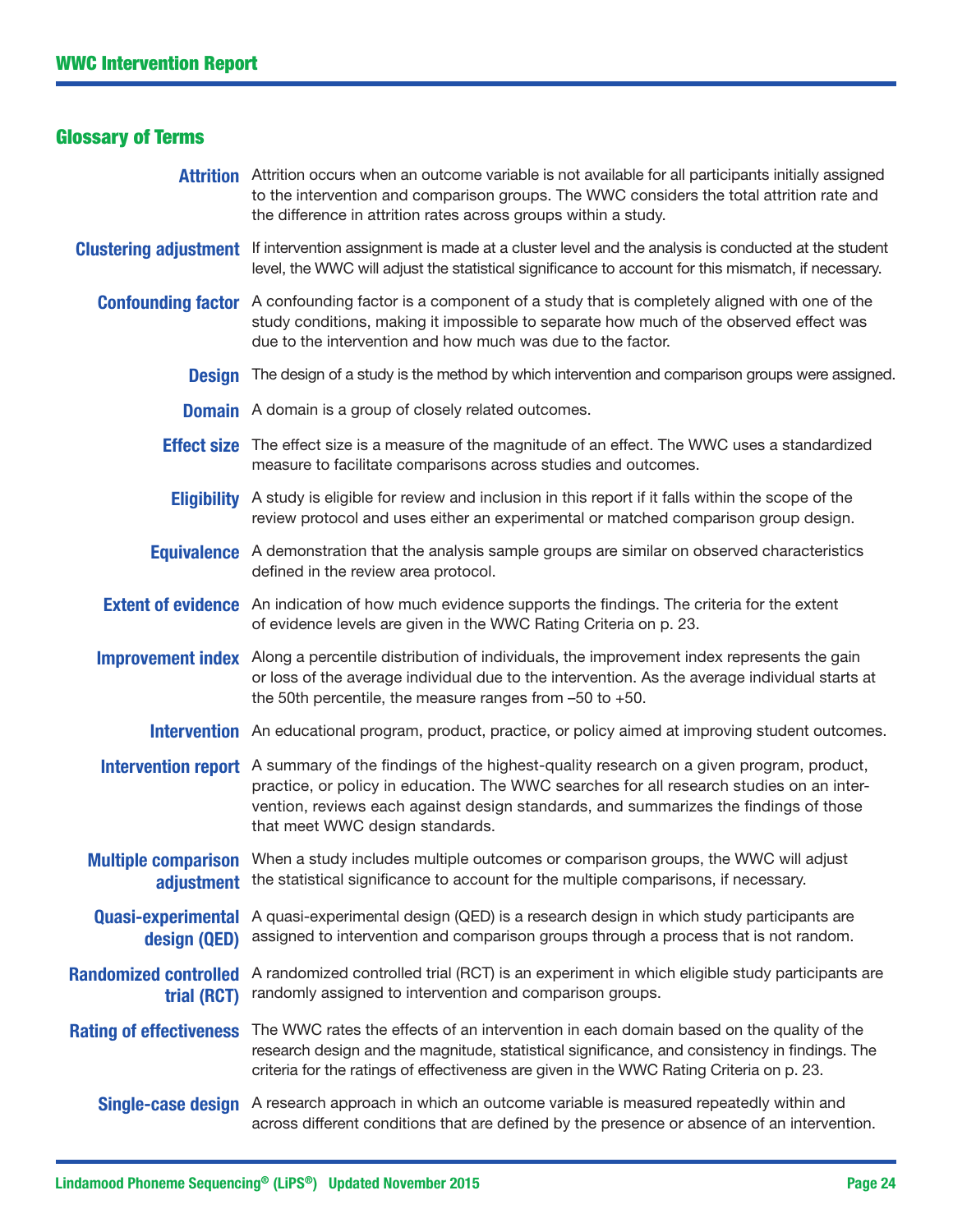# Glossary of Terms

#### **Standard deviation** The standard deviation of a measure shows how much variation exists across observations in the sample. A low standard deviation indicates that the observations in the sample tend to be very close to the mean; a high standard deviation indicates that the observations in the sample tend to be spread out over a large range of values.

Statistical significance Statistical significance is the probability that the difference between groups is a result of chance rather than a real difference between the groups. The WWC labels a finding statistically significant if the likelihood that the difference is due to chance is less than 5% ( $p < .05$ ).

#### Substantively important A substantively important finding is one that has an effect size of 0.25 or greater, regardless of statistical significance.

Systematic review A review of existing literature on a topic that is identified and reviewed using explicit methods. A WWC systematic review has five steps: 1) developing a review protocol; 2) searching the literature; 3) reviewing studies, including screening studies for eligibility, reviewing the methodological quality of each study, and reporting on high quality studies and their findings; 4) combining findings within and across studies; and, 5) summarizing the review.

Please see the WWC Procedures and Standards Handbook (version 3.0) for additional details.